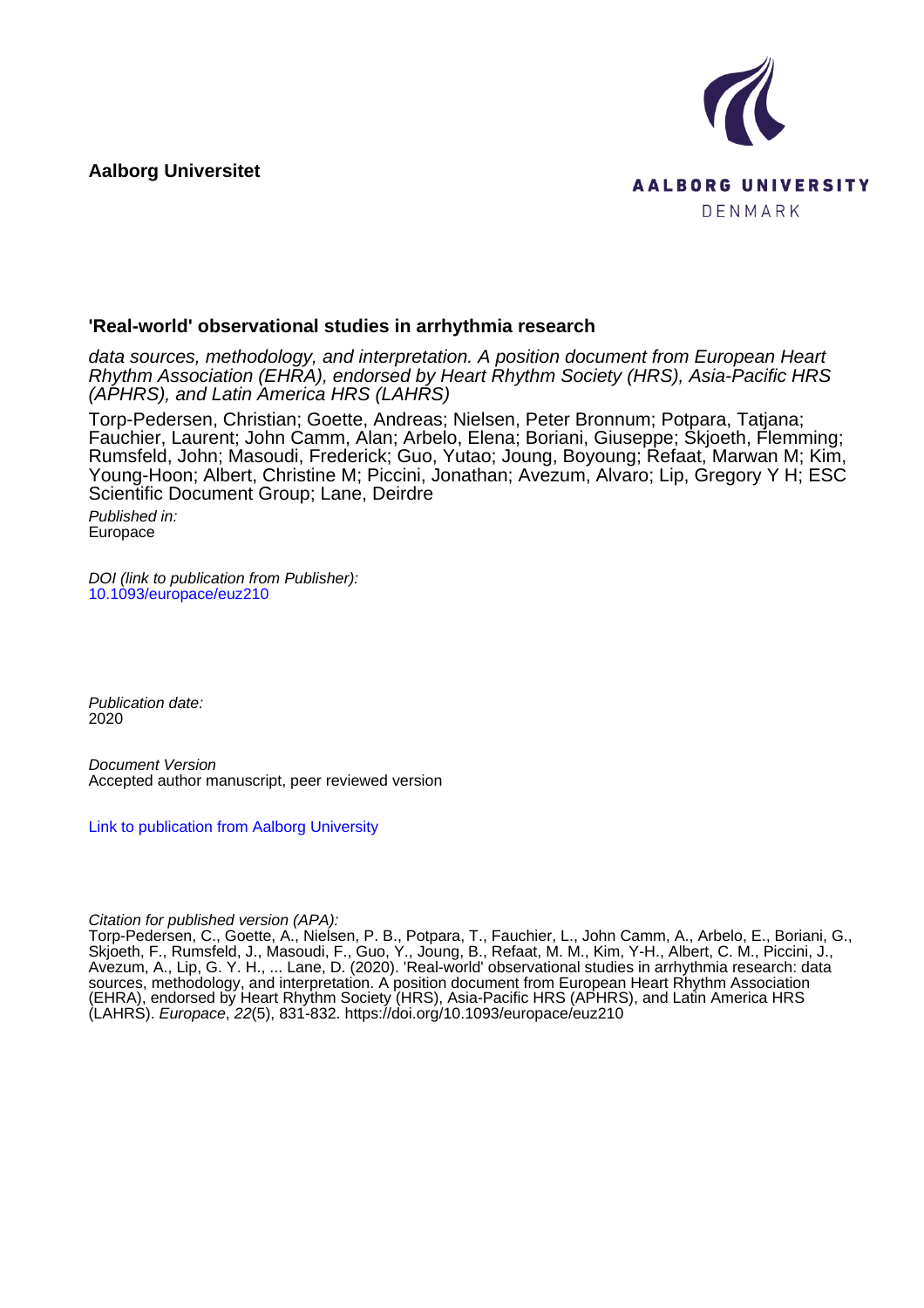This is a pre-copyedited, author-produced version of an article accepted for publication in EP Europace following peer review. The version of record Christian Torp-Pedersen, Andreas Goette, Peter Bronnum Nielsen, Tatjana Potpara, Laurent Fauchier, Alan John Camm, Elena Arbelo, Giuseppe Boriani, Flemming Skjoeth, John Rumsfeld, Frederick Masoudi, Yutao Guo, Boyoung Joung, Marwan M Refaat, Young-Hoon Kim, Christine M Albert, Jonathan Piccini, Alvaro Avezum, Gregory Y H Lip, ESC Scientific Document Group, 'Real-world' observational studies in arrhythmia research: data sources, methodology, and interpretation. A position document from European Heart Rhythm Association (EHRA), endorsed by Heart Rhythm Society (HRS), Asia-Pacific HRS (APHRS), and Latin America HRS (LAHRS), EP Europace, Volume 22, Issue 5, May 2020, Pages 831–832 is available online at: https://doi.org/10.1093/europace/euz210

| $\mathbf{1}$<br>$\overline{2}$<br>3 | Real world' observational studies in arrhythmia research: data sources, methodology and<br>interpretation. A position document from EHRA, endorsed by HRS, APHRS, LAHRS                                                                        |
|-------------------------------------|------------------------------------------------------------------------------------------------------------------------------------------------------------------------------------------------------------------------------------------------|
| 4<br>5                              | Torp-Pedersen (Chair)  Jonathan P. Piccini, MD, MHS; others (alphabetical)  Lip (co-Chair)                                                                                                                                                     |
| 6<br>7<br>8                         | Christian Tobias Torp-Pedersen: Department of clinical investigation and cardiology, Nordsjaellands<br>Hospital, Hillerød and Department of Cardiology, Aalborg University, Hospital, Aalborg, Denmark                                         |
| 9<br>10                             | Andreas Goette: St. Vincenz-Krankenhaus Gmbh, Paderborn, Germany                                                                                                                                                                               |
| 11<br>12                            | Peter Bronnum Nielsen: Aalborg University, Health Science And Technology, Aalborg, Denmark                                                                                                                                                     |
| 13<br>14                            | Tatjana Potpara: School of Medicine, Belgrade University; Cardiology Clinic, Clinical Center of Serbia                                                                                                                                         |
| 15<br>16<br>17                      | Laurent Fauchier: Service de Cardiologie, Centre Hospitalier Universitaire Trousseau et Université<br>de Tours, Faculté de Médecine. Tours, France.<br>Consultant or speaker for Bayer, BMS/Pfizer, Boehringer Ingelheim, Medtronic, Novartis. |
| 18<br>19<br>20                      | A. John Camm: St. George's, University of London, Molecular And Clinical Sciences Research Inst, St<br>George's, University of London, London, United Kingdom                                                                                  |
| 21<br>22<br>23<br>24                | Elena Arbelo:<br>aArrhythmia Section, Cardiology Department, Hospital Clínic, Universitat de Barcelona. Barcelona<br>(Spain).                                                                                                                  |
| 25<br>26<br>27<br>28                | bIDIBAPS, Institut d'Investigació August Pi i Sunyer (IDIBAPS). Barcelona (Spain).<br>cCentro de Investigación Biomédica en Red de Enfermedades Cardiovasculares (CIBERCV), Madrid<br>(Spain)                                                  |
| 29<br>30<br>31                      | Giuseppe Boriani: Cardiology Division, Department of Biomedical, Metabolic and Neural Sciences,<br>University of Modena and Reggio Emilia, Policlinico di Modena, Modena, Italy.                                                               |
| 32<br>33                            | Flemming Skjoeth: Aalborg University, Health Science And Technology, Aalborg, Denmark                                                                                                                                                          |
| 34<br>35                            | John Rumsfeld: University of Colorado School of Medicine, Aurora, CO, USA                                                                                                                                                                      |
| 36<br>37<br>38                      | Frederick Masoudi: University of Colorado Anschutz Medical Campus, Department of Medicine,<br>Division of Cardiology, Aurora, CO USA                                                                                                           |
| 39<br>40                            | Yutao Guo: Chinese PLA General Hospital, Cardiology, Beijing China People's Republic of                                                                                                                                                        |
| 41<br>42<br>43                      | Boyoung Joung : Yonsei University College of Medicine, Cardiology Department, Seoul, Korea<br>Republic of                                                                                                                                      |
| 44<br>45<br>46                      | Marwan M. Refaat: American University of Beirut Medical Center, Department of Internal Medicine,<br>Beirut, Lebanon                                                                                                                            |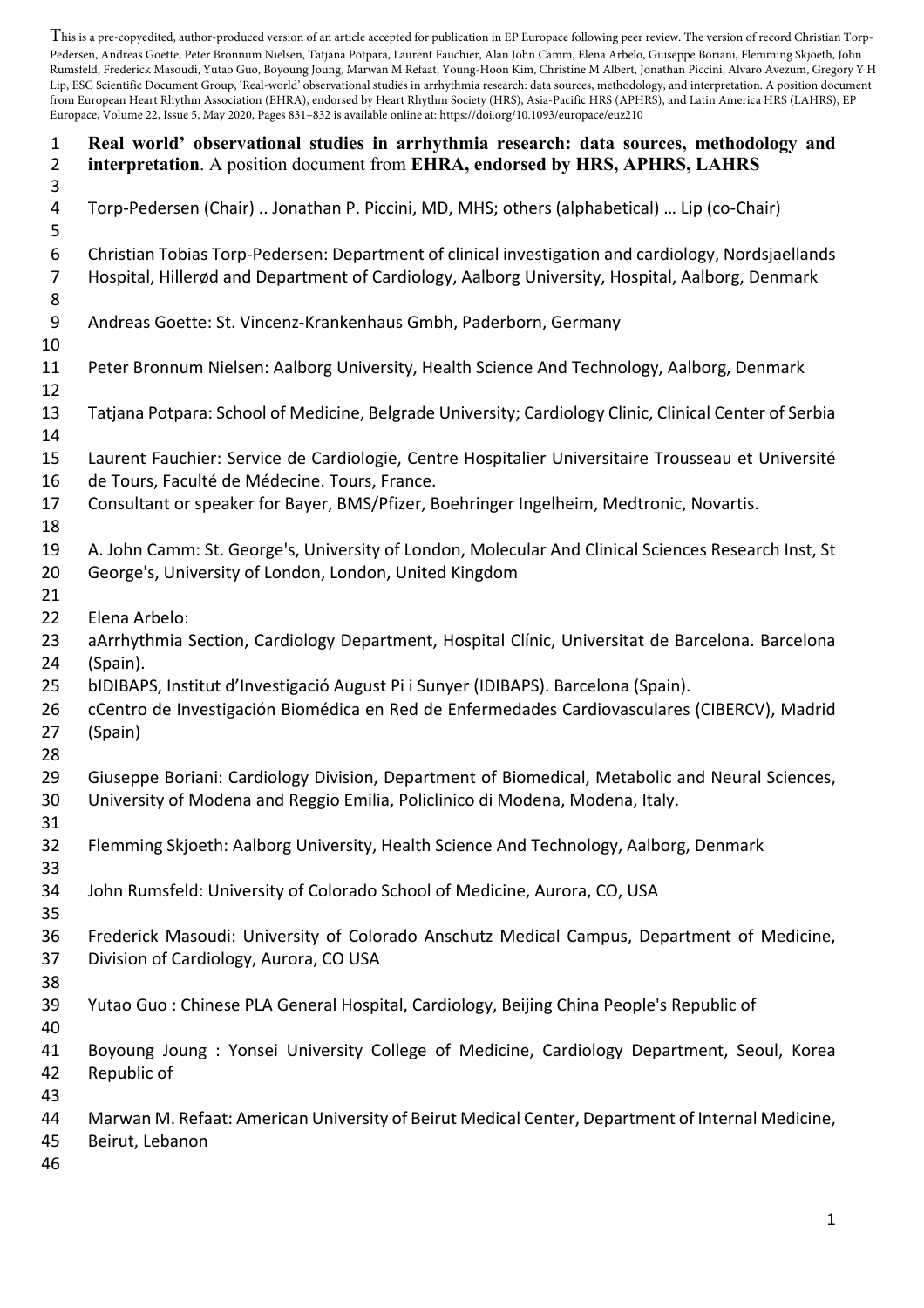Young-Hoon Kim (APHRS representative): Korea University Medical Center, Cardiology Department, Seoul, Korea Republic of Christine M. Albert (HRS representative): Brigham And Women's Hospital, Boston, MA United States of America Jonathan Piccini (HRS representative): Duke Center for Atrial Fibrillation, Duke University Medical Center, Duke Clinical Research Institute, Durham, USA Alvaro Avezum (LAHRS representative): Dante Pazzanese Institute Of Cardiology, Sao Paulo, Brazil Gregory YH Lip: Liverpool Centre for Cardiovascular Science, University of Liverpool and Liverpool Heart & Chest Hospital, Liverpool, United Kingdom; and Aalborg Thrombosis Research Unit, Department of Clinical Medicine, Aalborg University, Aalborg, Denmark ESC Scientific Document Group: Dr. Nikolaos Dagres, Dr. Serge Boveda, Dr. Kevin Vernooy, Prof. Zbigniew Kalarus, Prof. Gulmira Kudaiberdieva, Dr. Georges H Mairesse, Prof. Valentina Kutyifa, Prof. Thomas Deneke, Pof. Jesper Hastrup Svendsen, Dr. Vassil B Traykov, Prof. Arthur Wilde, Prof. Frank R. Heinzel External reviewers Bulent Gorenek (Review coordinator): Eskisehir Osmangazi University, Eskisehir, Turkey Nikolaos Dagres: Heart Center Leipzig, Department of Electrophysiology, Leipzig, Germany Francesco Violi: Sapienza Università di Roma, Dipartimento di Medicina Interna e Specialità Mediche, Viale del Policlinico, 155 - 00162 Roma Xin Du: Anzhen Hospital, Department of Cardiology, An Ding men wai, Anzhenli, 100029 Beijing, China People's Republic of Masaharu Akao: Department of Cardiology, National Hospital Organization Kyoto Medical Center, 1-1, Mukaihata-cho, Fukakusa, Fushimi-ku, Kyoto 612-8555, Japan Eue-Keun Choi: Seoul National University College of Medicine, Cardiovascular Center, Seoul National University Hospital, 101 Daehak-ro, Chongno-gu Seoul 03080, Republic of Korea Renato D. Lopes: Duke University Medical Center, Duke Clinical Research Institute, 200 Morris St., Durham, NC 27701, P.O. Box 17969, Durham, NC 27715, DUMC#: 3850 Evren Emin Ozcan: Dokuz Eylul University Department of Cardiology, 35340 Balçova / İzmir / Turkey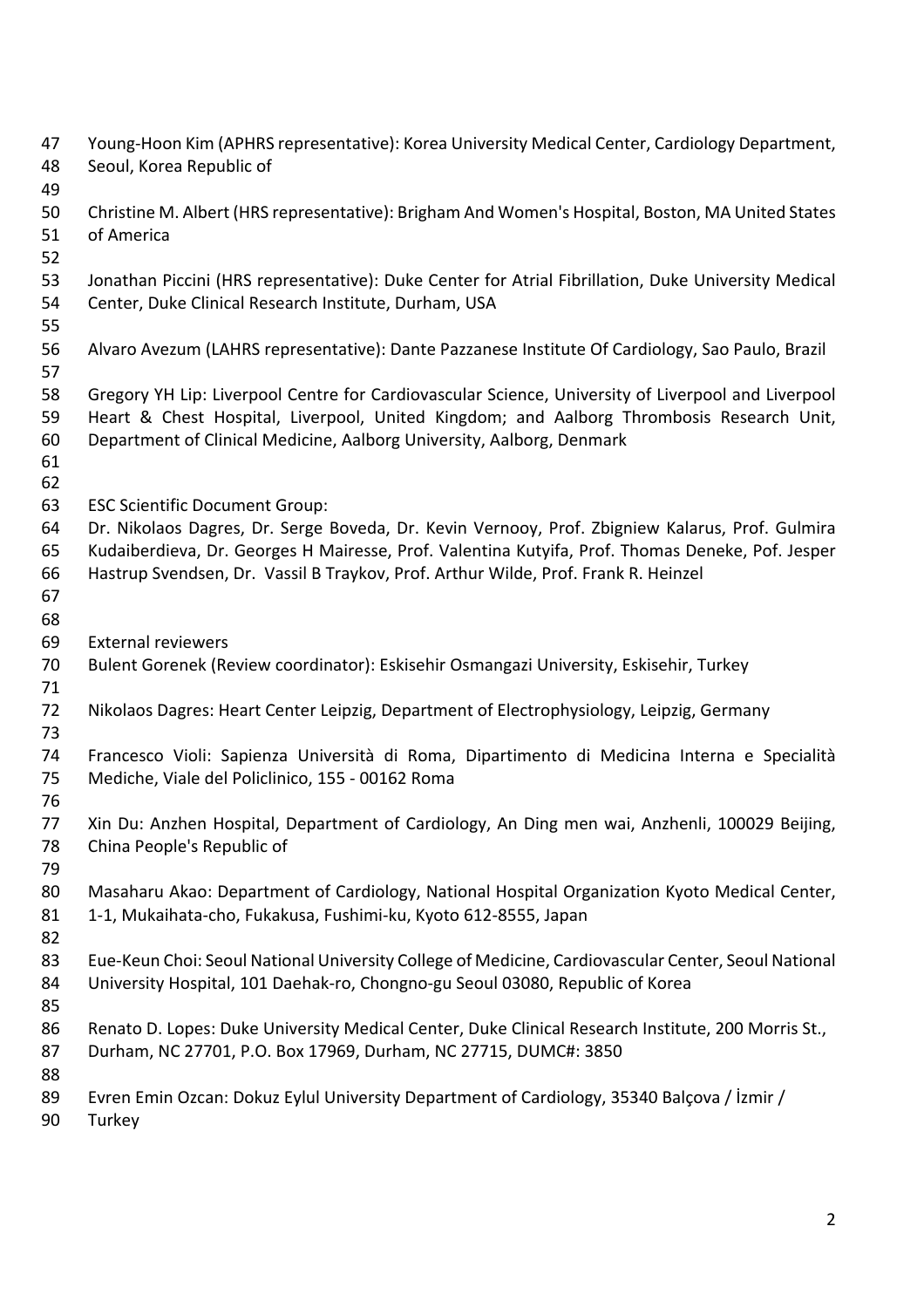- Deirdre Lane: Liverpool Centre for Cardiovascular Science, University of Liverpool and Liverpool Heart & Chest Hospital, Liverpool, United Kingdom; and Aalborg Thrombosis Research Unit, Department of Clinical Medicine, Aalborg University, Aalborg, Denmark
- Francisco Marin: Hospital Universitario Virgen de la Arrixaca, IMIB-Arrixaca, CIBERCV, University of Murcia, Murcia, Spain
- Christopher Peter Gale:University Of Leeds, LICAMM, Medical Research Counc Bioinformatics Centre, LICAMM, Worsley building, LS2 9JT Leeds, West Yorkshire United Kingdom
- Kevin Vernooy: Maastricht University Medical Center, department of Cardiology, PO BOX 5800, 6202 AZ, Maastricht, Netherlands
- 
- Gulmira Kudaiberdieva : Adana, Turkey Center for Postgraduate Education and Research, Bishkek,
- Kyrgyzstan Scientific Research Institute of Heart Surgery and Organ Transplantation, Bishkek,
- Kyrgyzstan, Editor in Chief of Heart Vessels and Transplantation
- 
- Valentina Kutyifa: University of Rochester Medical Center, Rochester, New York & Adjunct Position at Semmelweis University Heart Center, Budapest, Hungary
- Vassil B Traykov: Department of Invasive electrophysiology, Acibadem City Clinic Tokuda Hospital
- Carolina Guevara: Instituto Nacional Cardiovascular Incor, Jirón Coronel Zegarra 417, Jesús María 15072, Peru
- 

- Tze-Fan Chao: Division of Cardiology, Department of Medicine, Taipei Veterans General Hospital, Taipei, Taiwan
- 
- Sana M. Al-Khatib: Duke University Medical Center, NC 27715 Durham, North Carolina United States of America
- 
- 
- 
- Key words
- 
- Abbreviations
-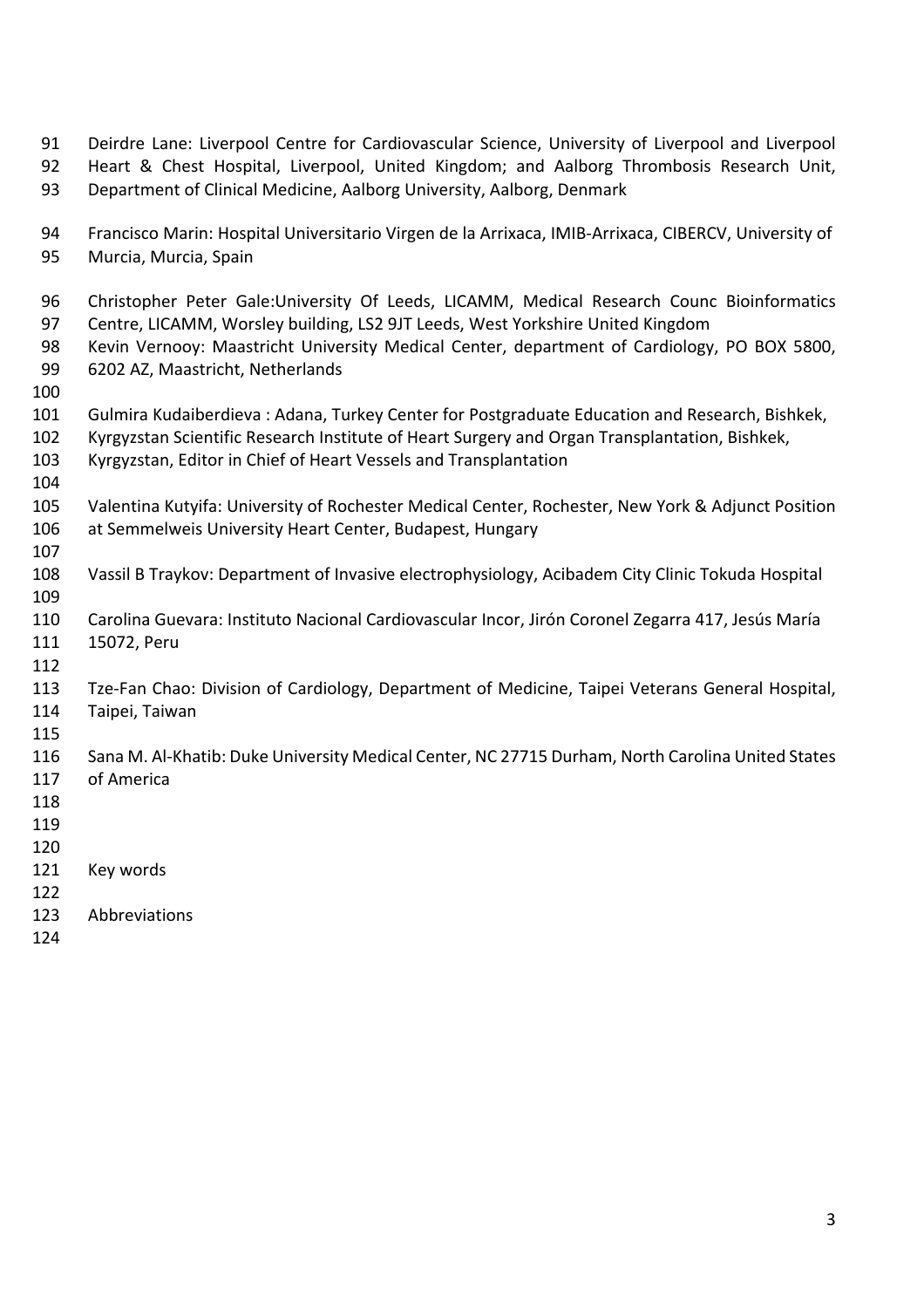## Introduction

 The criterion standard for demonstrating the efficacy of a clinical intervention is the randomized clinical trial (RCT). Randomization supports equal distribution of known as well as unknown confounders, and therefore the relationship between the intervention and the outcome may be considered causal. Nevertheless, RCTs have limitations such as cost and cohort selection, and data from such trials are not available to provide evidence for the majority of clinical decisions. Most of recommendations in international cardiology guidelines are not based on randomised trials and there appears no improvement over the last 10 years[1].

 For many clinical scenarios, observational data may be the highest level of evidence available[2]. Observational data can also be of particular use in evaluating care delivery, and effectiveness and safety of care in clinical practice. However, observational studies also carry significant limitations, especially when applied to therapeutic interventions (i.e. trying to determine effectiveness). Observational data is subject to underlying biases such as selection bias and are prone to unmeasured confounding. In an overview, 25% of observational studies were contradicted when the findings were tested in a randomized design [3]. Over the last decade there has been an exponential growth of observational data (e.g. from electronic health records, clinical registries, and other sources). This has been coupled with advances in the conduct and interpretation of observational studies to minimize these issues and guidelines/checklists have been developed for 145 the conduct of observational studies (https://www.strobe-statement.org). In parallel, there is tremendous interest in utilizing observational, or 'real world' data to inform clinical care.

 In recognizing these issues, European Heart Rhythm Association (EHRA), with additional contributions from Heart Rhythm Society (HRS), Asia Pacific Heart Rhythm Society (APHRS) and the Latin America Heart Rhythm Society (HRS) proposed a position document describing contemporary techniques for optimal conduct and presentation of observational studies. An additional aim was to provide recommendations to encourage implementation of new designs.

 This review first describes the usual data sources for observational studies, reviews common and important techniques, overviews the proper interpretation of results, and finally makes appropriate recommendations regarding the design, conduct, and interpretation of observational data. The intended reader is the clinical cardiologist that wishes to get an overview of current methodology. It is hoped that it will aid the discussion between clinicians and cardiologists. It has been attempted to cover briefly the most used current methods with focus on more recent methodology. It is a very large area that is covered and therefore many details are not touched in this overview.

- 
- 
- 

### Evidence Review

 This document was prepared by the Task Force with representation from EHRA, with additional contributions from HRS, APHRS, LAHRS and CASSA, and has been peer-reviewed by official external reviewers representing all these bodies. A detailed literature review was conducted, weighing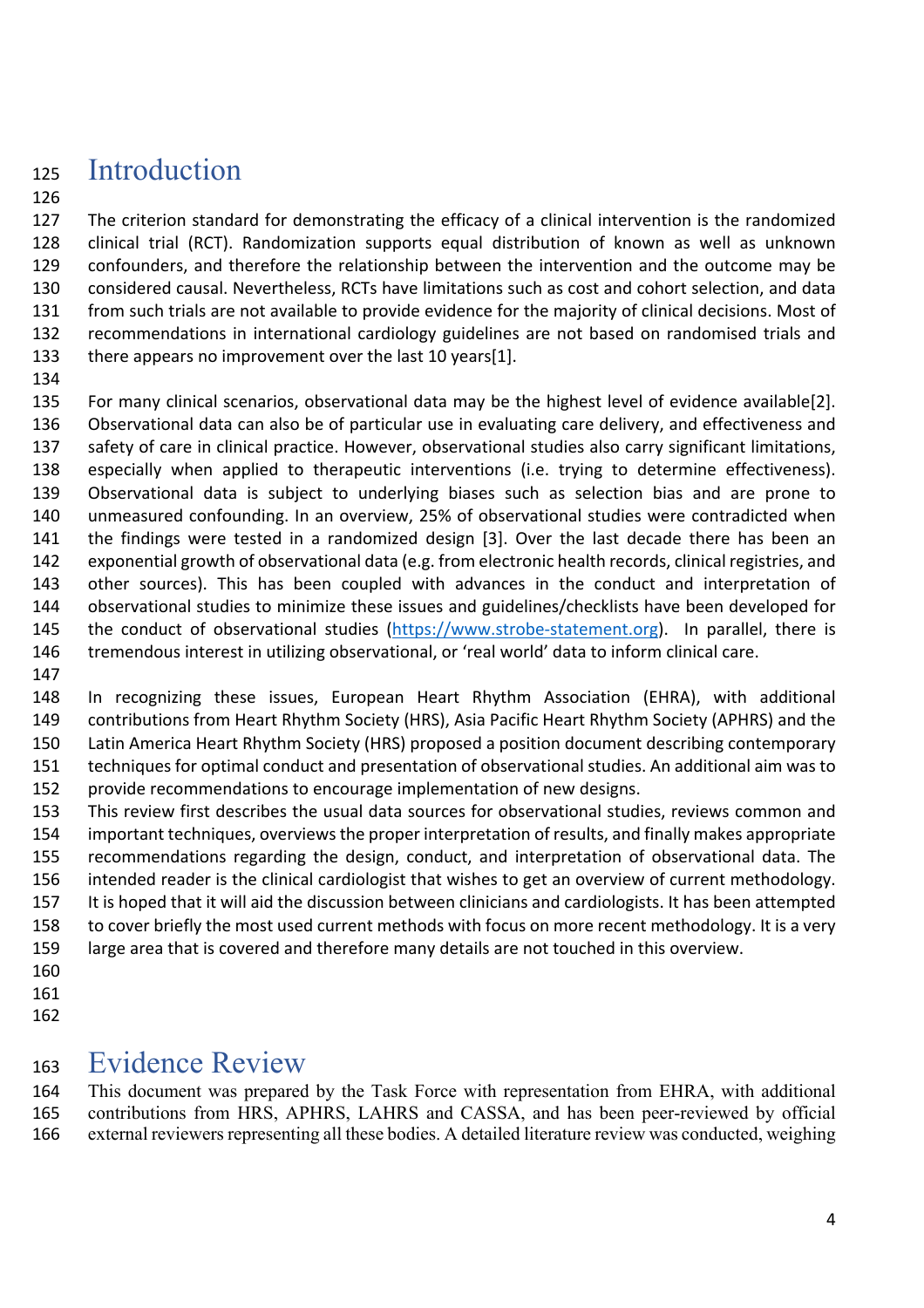the strength of evidence for or against a specific treatment or procedure, and where data exist including estimates of expected health outcomes.

 We have used a simple and user-friendly system of grading recommendations using 'coloured hearts' 171 (Table 1). This EHRA grading of consensus statements does not use separate definitions of the level of evidence. This categorization, used for consensus statements, must not be considered as directly similar to that used for official society guideline recommendations, which apply a classification (Class I-III) and level of evidence (A, B and C) to recommendations used in official guidelines.

 The routine use of hearts is changed for this publication which addresses statistical methods rather than interventions. Thus, a green heart indicates recommended strategies, a yellow heart something 178 that can be considered and a red heart something to be avoided.

- 
- 

| 181 | Table 1                                                                                                                                                                                                                                   |                                                  |               |
|-----|-------------------------------------------------------------------------------------------------------------------------------------------------------------------------------------------------------------------------------------------|--------------------------------------------------|---------------|
|     | Definitions where related to a treatment or procedure                                                                                                                                                                                     | <b>Consensus statement</b><br><b>instruction</b> | <b>Symbol</b> |
|     | Scientific evidence that a treatment or procedure is<br>beneficial and effective. Requires at least one<br>randomized trial, or is supported by strong<br>observational evidence and authors' consensus (as<br>indicated by an asterisk). | 'Should do this'                                 |               |
|     | General agreement and/or scientific evidence favour<br>the usefulness / efficacy of a treatment or procedure.<br>May be supported by randomized trials based on a<br>small number of patients or which is not widely<br>applicable.       | 'May do this'                                    |               |
|     | Scientific evidence or general agreement not to use or<br>recommend a treatment or procedure.                                                                                                                                             | 'Do not do this'                                 |               |

\*This categorisation for our consensus document should not be considered as being directly similar to that used for official society guideline recommendations which apply a classification (I-III) and level of evidence (A, B and C) to recommendations.<br>183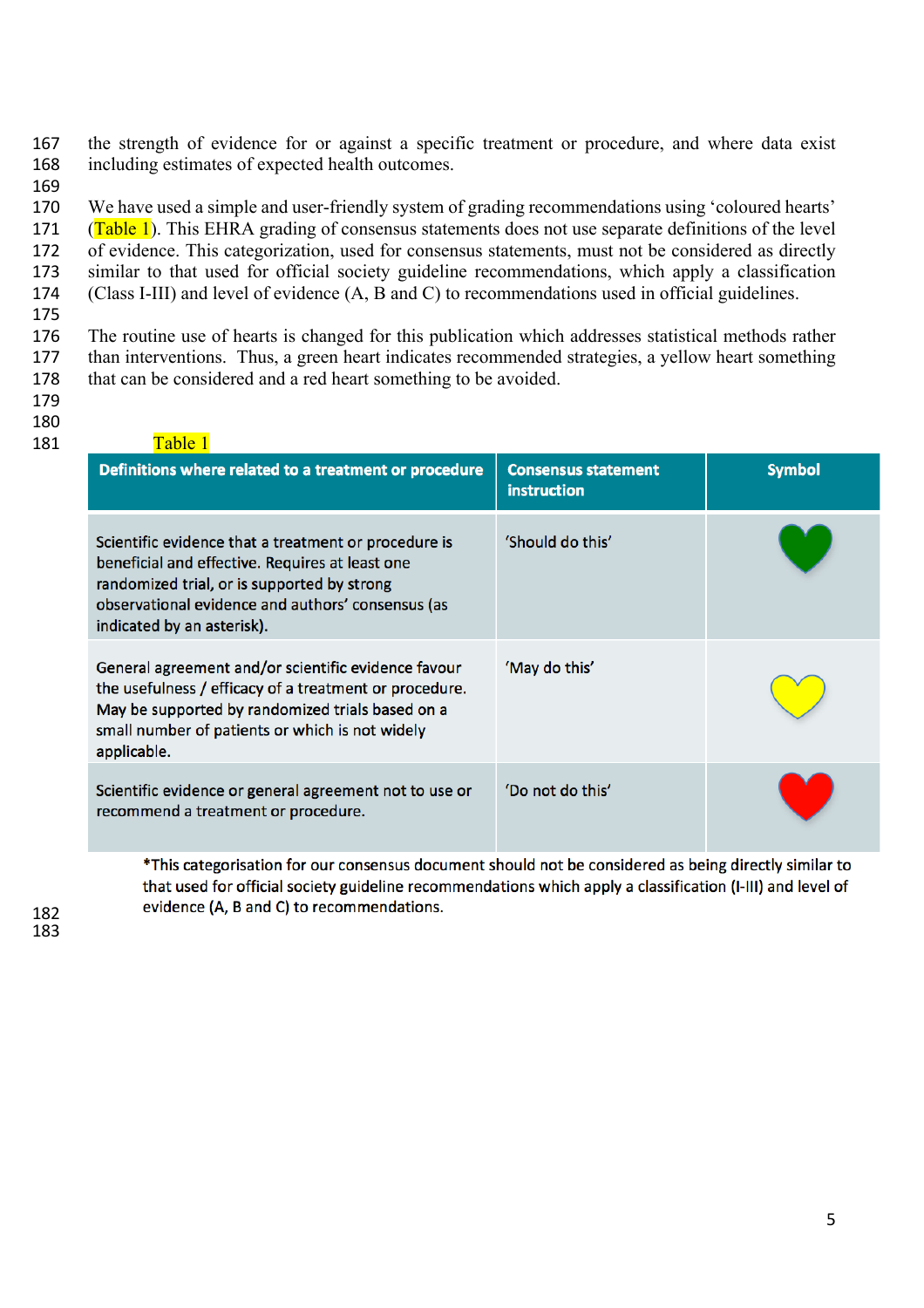### Data sources

 A selection of common and important data sources follow and table 2 highlights their main strengths and weaknesses. It should be noted that the categories are not completely independent with considerable overlap in some regions.

### Registries for regulatory sponsored studies

 Registries play an important role in the evaluation of safety and effectiveness of medical devices and pharmaceutical agents. In the case of pharmacotheapeutics, these registries are also referred to as phase IV observational studies, which gather information on drug safety and effectiveness after regulatory approval. Regulatory agencies such as the United States Food and Drug Administration (FDA) may request a registry as a condition of approval for a device approved under a premarket approval (PMA) order. Post-approval registries help assess several aspects of therapeutic interventions, including safety, effectiveness, reliability in clinical practice or "real world" settings, and long-term outcomes. The European Medicines Agency (EMA) launched an initiative for patient registries in 2015 to support more systematic approach to their conduct and use in estimating benefit- risk assessment for pharmaceutical agents in the European Economic Area. Similarly, the EMA also established a European Network of Centres for Pharmacoepidemiology and Pharmacovigilance (ENCePP) and an associated registry database to synergize registry efforts. The ENCePP has also published a Guide on Methodological Standards in Pharmacoepidemiology. 207 (http://www.encepp.eu/standards and guidances/methodologicalGuide.shtml)

 There has also been particular interest in the use of registry data to help monitor post-market 209 performance of medical devices.[4] The FDA has established the unique identifier (UDI) system to incorporate UDI into electronic health information in order to help track individual devices and facilitate tracking outcomes so as to improve nationwide surveillance of device performance. However, the approach to integrating the UDI into data sources has not been established. The FDA is also promoting the development of national and international device registries in several therapeutic areas and interventions. A relevant program is the National Cardiovascular Data 215 Registry for Implantable Cardioverter Defibrillators (NCDR ICD, www.ncdr.com). This registry was developed in conjunction with Centers for Medicare and Medicaid Services (CMS) to serve a coverage with evidence development decision for primary prevention defibrillators in CMS beneficiaries. This program has also been employed by FDA and industry for post-market analysis. The NCDR Left atrial appendix occlusion (LAAO) Registry (www.ncdr.com) was also developed in conjunction with FDA and CMS both to fulfil post-marketing requirements (of FDA) and coverage 221 with evidence development (for CMS).

### 223 Registries sponsored by learned societies

 The EURObservational Research Programme on Atrial Fibrillation (EORP-AF) was an independent initiative promoted by ESC in order to systematically collect data regarding the 226 management and treatment of AF in ESC member countries. The first registry (EORP-AF Pilot Survey) enrolled 3119 patients in 67 centers from February 2012 to March 2013 and showed that the uptake of oral anticoagulation (mostly vitamin K antagonist therapy) had improved since the Euro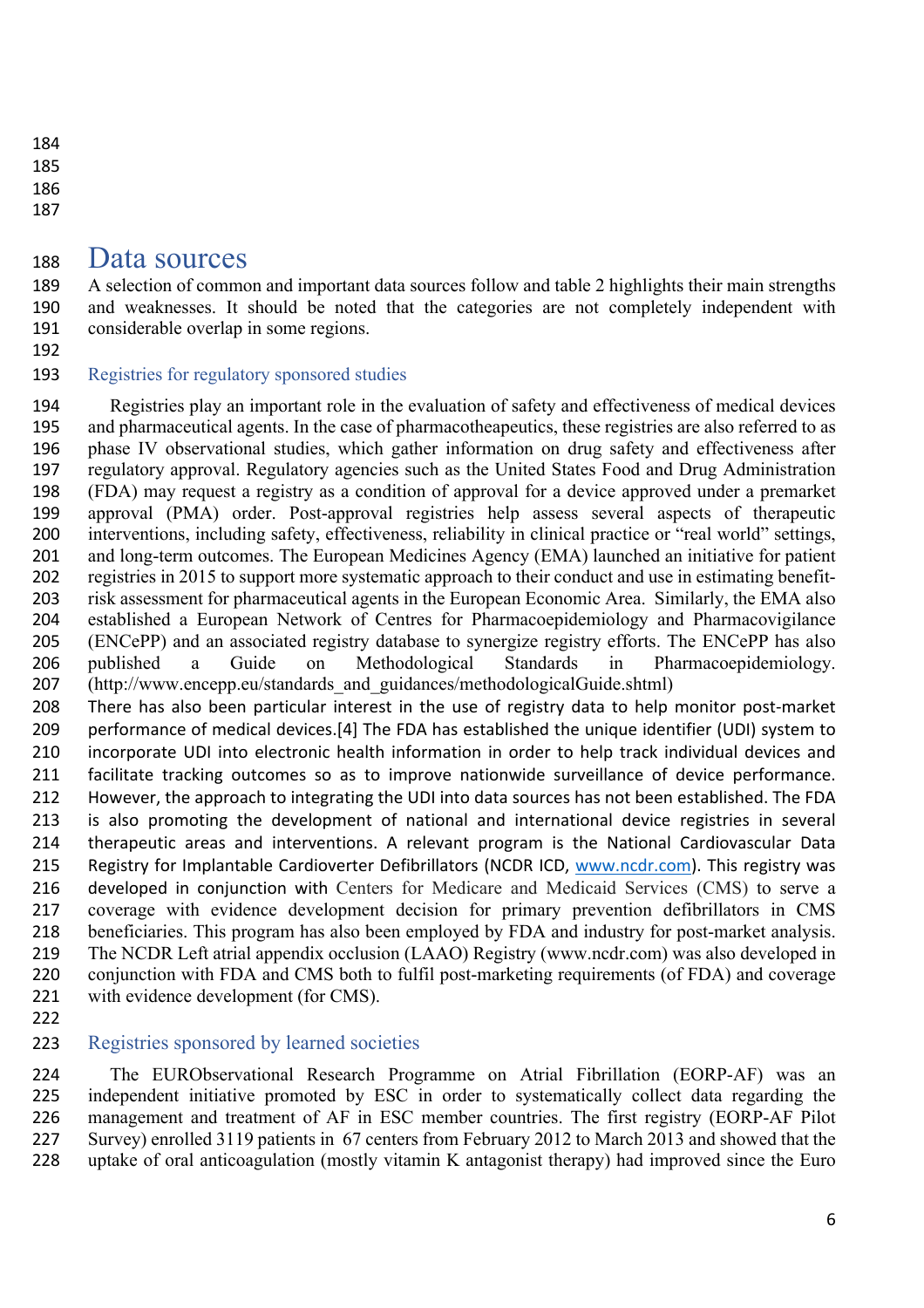Heart Survey performed 10 years before, although antiplatelet therapy (especially aspirin) was still used in one-third of the patients and elderly patients were commonly undertreated with oral anticoagulation.[5-7] Follow up data showed that 1-year mortality and morbidity remained high in AF patients, particularly in patients with heart failure or chronic kidney disease.[7, 8] Additionally, asymptomatic AF was particularly common (around 40% of patients) and associated with elderly age, more comorbidities, an high thromboembolic risks and a higher 1-year mortality as compared with symptomatic patients.[9] As a consequence of the characteristics of the registry some centres did not participate to long-term follow up, so only 2119 (68%) patients were included into the 3-year follow up analysis.[10]

 The second EORP registry was the EORP-AF Long-Term General Registry, a prospective, observational, large-scale multicentre registry of ESC, that enrolled more than 11 000 AF patients in 240 250 centres from 27 participating ESC countries from October 2013 to September 2016 [11]. This registry showed that around 85% of AF patients are currently treated with oral anticoagulants, with an increase as compared to the past mostly due to the progressive uptake of NOACs.[11, 12] Overall, the registries promoted by ESC over a decade allowed to document significant changes in AF epidemiology in Europe, with an increased complexity of AF patients due to comorbidities, with an impact on both morbidity and mortality.[12]

 The American College of Cardiology's PINNACLE Registry is an outpatient, longitudinal clinical quality program that captures data from ambulatory electronic health records among cardiovascular practice across the United States, and some practices from other countries (e.g. Brazil, India). One of the primary patient cohorts is atrial fibrillation. There have been a number of publications on AF patients from PINNACLE. Recent examples include: Sex Differences in the Use of Oral Anticoagulants, showing that women were less likely to receive anticoagulant therapy 252 at all levels of  $CHA_2DS_2-VASc$  score;[13] Predictors of oral anticoagulant non-prescription in patients with atrial fibrillation and elevated stroke risk, highlighting the prevalence of anti-platelet use;[14] and Influence of Direct Oral Anticoagulants on Rates of Oral Anticoagulation for Atrial Fibrillation, demonstrating that the growing use of DOACs is associated with higher overall oral anticoagulation rates in the U.S., although significant practice variation still exists.[15] There have also been nascent efforts to collaborate among global professional society AF registries, with initial participants from the United States, Europe, China, Brazil, South Korea, Taiwan, Singapore, Japan, and the Balkan countries, in order to advance global research insights on AF care and outcomes.[16]

261 The First Brazilian Cardiovascular Registry of Atrial Fibrillation (the RECALL study) will assess

 demographic characteristics and evidence-based practice of a representative sample of patients with AF in Brazil. Results are expect in 2020[17].

- 
- 

#### Nationwide cohorts

 Large population-based studies can inform on the incidence, prevalence, natural history, treatment, correlates, outcomes, and patterns of health care utilization. A special type of large population study encompasses the population of an entire nation. Advantages include very large sample size and lack of selection and participation bias. These advantages are enhanced further when the databases are rich in clinical, personal, and risk factor information and when different pieces of information are linked to permit joint analysis. Once the process for data access is established, vast amounts of information can be obtained at minimal cost, especially when additional collection and update of information is carried out routinely for purposes inherent in medical care and/or insurance coverage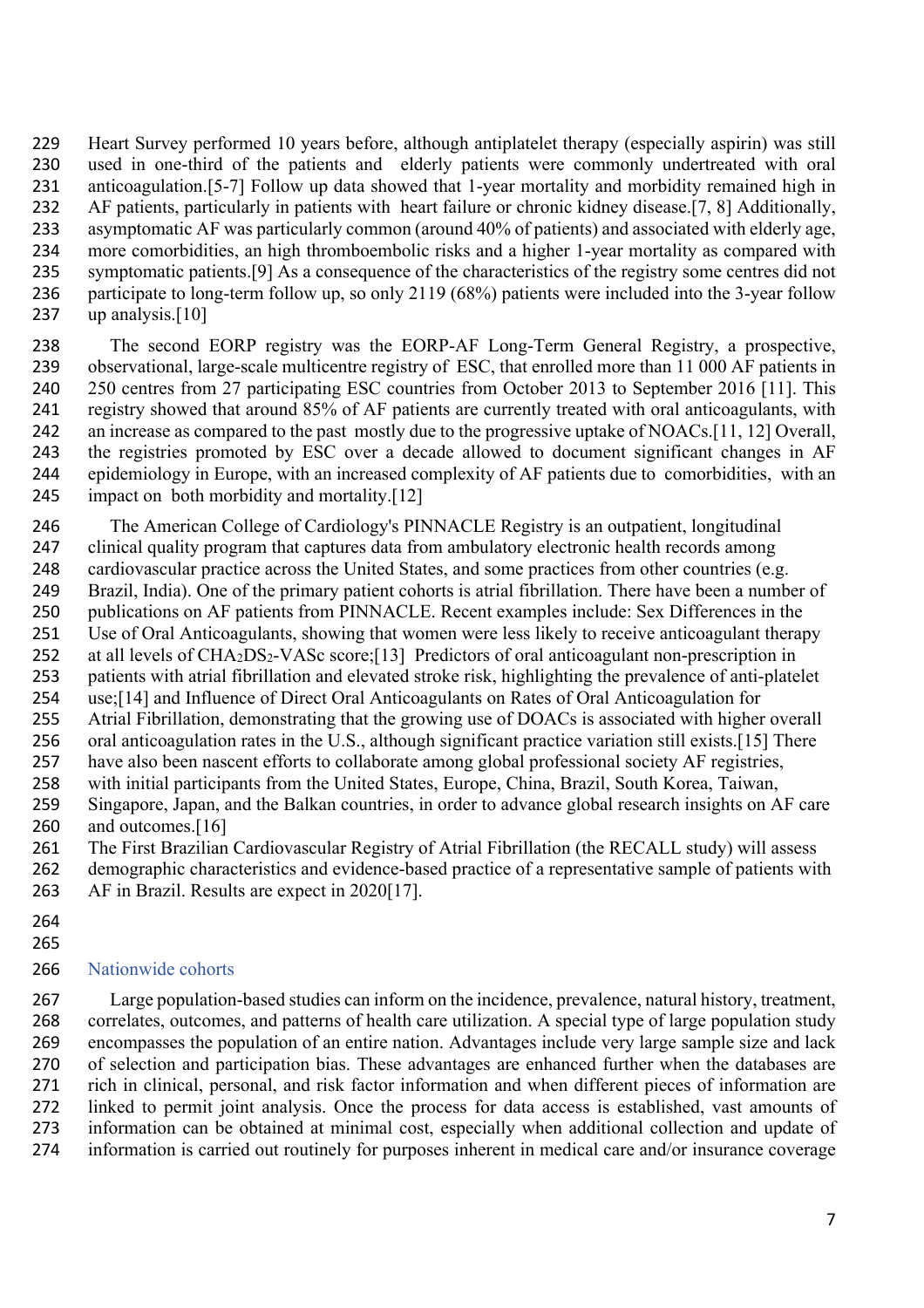275 and reimbursement. Nationwide cohorts differ from "Claims data" described below by covering all 276 citizens in an entire region as opposed to e.g. an insurance provider where the sample to be examined is defined very differently than a region.

 Large nationwide registries are further valuable for examining temporal changes over prolonged 279 time<sup>[18]</sup>. A recent example is analysis of recurrence of AF following ablation in the Danish register[20]. For example, Denmark, Taiwan, Sweden and Korea have well-established and validated nationwide health insurance (NHI) databases, other national dataset resources, and the capacity for cross-linking some of these databases and/or resources for aetiologic information, outcomes, and 283 other data. Supplement table 1 shows some main features of the national databases of these countries [21-30] Currently, the Nationwide Research Database includes data files containing information on personal characteristics (sex, date of birth, place of residence, details of insurance, employment); family relationships; details of clinical information, including date, expenditures, and diagnosis related to both inpatient and outpatient procedures; prescription details; examinations; and operations. 288 While these registries differ in length of retrospective period and specific health data information, their primary strengths include lack of use of selection criteria for enrollment and minimal loss to follow-up. Their weakness is generally lack of obviously important factors such as smoking habits, body weight, etc. except for Korea. Korea database contains lifestyle and habits (body weight, height, smoking, alcohol, and exercise), and basic laboratory data including creatinine, and lipid parameters, etc[31].

 By law, all residents of these countries have a unique personal identification number that is used also for tax returns, bank accounts, and all transactions. Thus, NHI Research Database data are linkable to multiple national databases maintained by other departments, including drug prescriptions, registries of births, deaths, households, immunizations, cancer, reportable infectious diseases, and environmental exposures. In addition, the data in the biobank will be linked with Nationwide Research Database data.

 While these sources are highly useful it is also important to point out that access is restricted. Each 301 country has legal restraints to who may access the data. While understandable that the world cannot freely access health information on individuals from a whole population it is important to recognise that anyone wishing to challenge a result from these sources can only do so in collaboration with researchers with proper access authorisation.

 

#### Claims data

 Healthcare systems with access to administrative dataset based on claims data provide an opportunity for observational studies. Examples include insurance data in the US, such as CMS, which is the payer for services for older persons and the disabled. Claims analyses are limited by appropriateness of coding (usually based on ICD-9 or ICD-10 codes) and whether particular individuals maintain enrollment with the same insurer. Studies that merge multiple claims datasets may identify patients that have been included in >1 insurance datasets. Another important limitation is that patients may not be available for follow-up if they change insurance provider. As for nationwide registers the level of detail is limited to the information collected, and important and granular clinical data are often missing.

 The data have been the basis of recent large comparative effectiveness studies on various NOACs versus warfarin, or against each other using claims data from the USA. Examples include papers that have investigated NOACs vs warfarin, and for NOAC vs NOACs from independent academic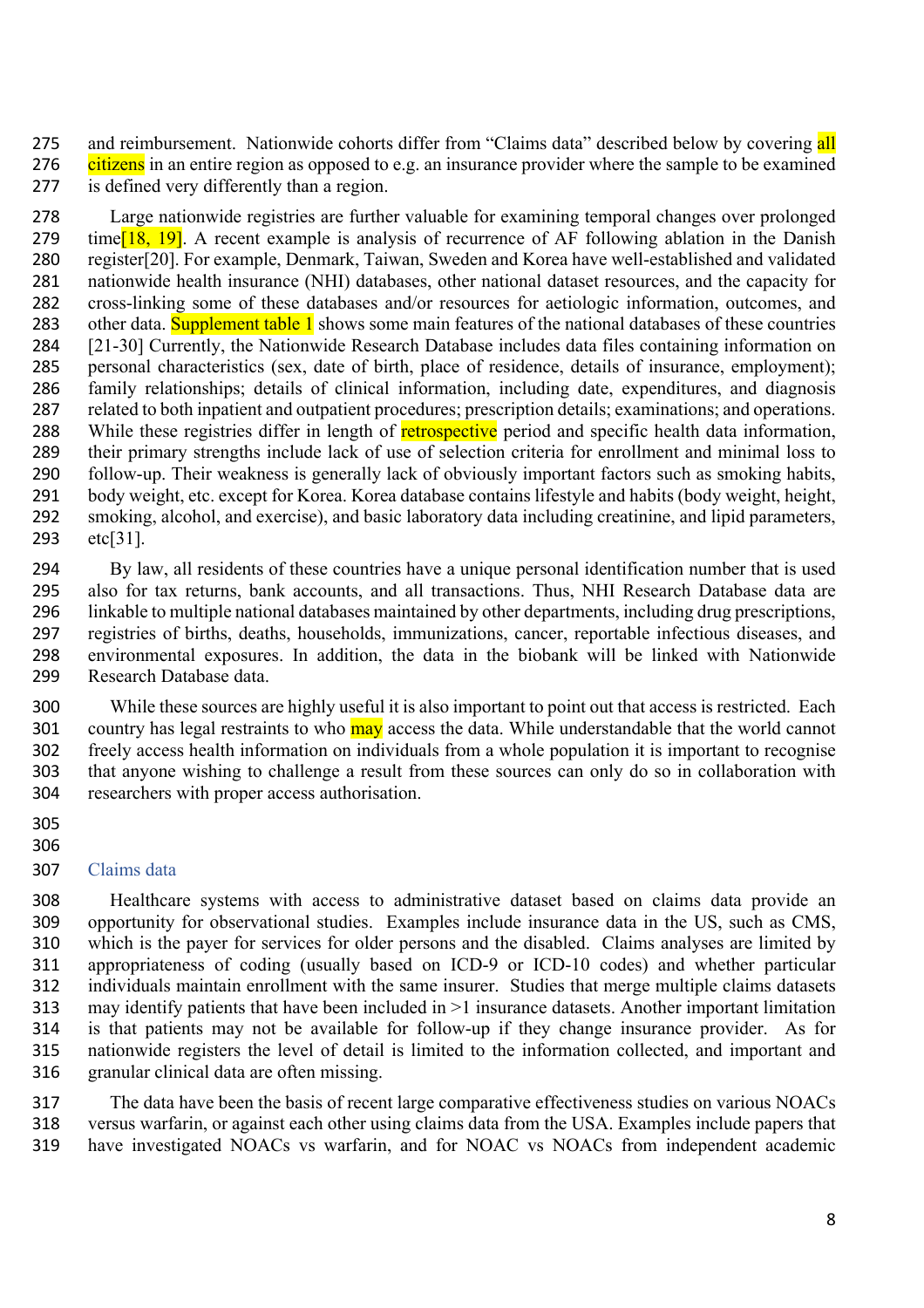groups[32]. Claims data have also been used by industry-sponsored studies, for example, those by Lip et al [33]

### Registries from Industry sponsored cohort studies

 Industry sponsorship has led to drug based registries (eg. XANTUS, XALIA) and disease-based registries (GARFIELD-AF, GLORIA-AF, PREFER in AF, ORBIT-AF, etc). There are also several examples of government funded observational multicenter prospective cohort studies (PROSE-ICD, PREDETERMINE, Long QT registry, etc). As these are sponsored efforts, the investigator is often reimbursed for including patients into a particular registry or study, so some element of channelling bias is possible. Nonetheless by design, there would be including selected patients in (also selected) enrolling centres, but has the positive aspect of careful protocol-based follow-up. In addition to these centre-patient based studies, there are a variety of population-based studies that have been utilized to study arrhythmic endpoints (FHS, ARIC, CHS, MESA, WHS, NHS, REGARDS).

#### Hospital cohorts (vs community)

 Hospital cohorts are referred to prospective, or retrospective, observational cohort studies of patients with or at risk for arrhythmia or cardiac conditions and usually receiving a specific treatment or intervention (anticoagulants, ablation, devices, surgery, etc.). They may be local cohorts or wider scale regional or national cohorts covering a global healthcare system. Nationwide hospital cohorts can provide real-world evidence of clinical practice, patient outcomes, safety, comparative effectiveness and cost-effectiveness of interventions. A systematic robust research design, with accurate measurement of appropriate outcomes and control variables is needed for protecting the quality of data.

 Both hospital and community-based cohorts can be used to evaluate the outcomes of patients 344 exposed to a particular program or management strategy and are useful for understanding the real-345 world safety and effectiveness of specific treatments and may provide the analysis of the relative effectiveness of a given treatment among alternative patients' subgroups. Compared to hospital cohorts, the communities' cohorts can provide the advantage of longitudinal data collection on considerable number of unselected patients. The key end points, such as mortality information, could be attained from the hospital cohort, which are variably missing in administrative claims databases. By contrast, nationwide administrative databases may identify outcomes recorded on different healthcare facilities on a larger scale and may reduce channelling bias (see below).

 Hospital cohorts have important limitations. Hospital uptake may be highly selective resulting in patients for study being of higher or lower risk than the average patient. Such weaknesses may also vary over time as treatments change from in-hospital to out-patient treatment.

#### 356 Table 2.

Strengths and weaknesses of common data sources

| <b>Strengths</b>                         | <b>Weaknesses</b>                               |
|------------------------------------------|-------------------------------------------------|
| <b>Regulatory Sponsored studies</b>      |                                                 |
| Arrives early after marketing            | Patient selection may not to be representative  |
| Targeted data collection                 |                                                 |
| <b>Learned Society academic studies</b>  |                                                 |
| Targeted data collection                 | Patient selection need not to be representative |
| Usually wide geographical representation | Quality of outcome registration can vary        |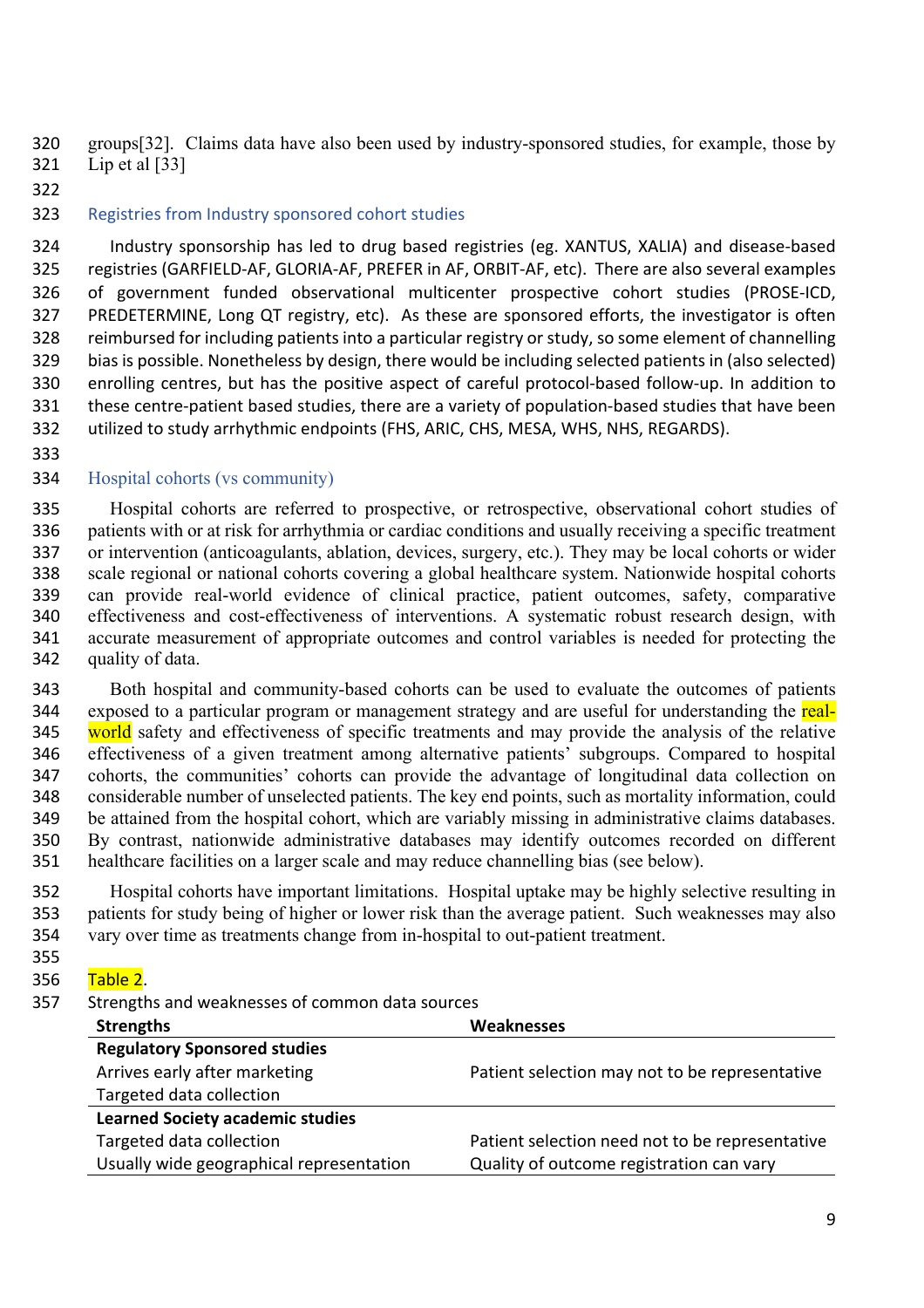| <b>Nationwide or Regional registries</b>             |                                                   |
|------------------------------------------------------|---------------------------------------------------|
| Large scale                                          | Data quality may be limited given use of clinical |
| Less bias in patient selection                       | documentation                                     |
| Low cost                                             | International generalisability uncertain          |
| <b>Claims data</b>                                   |                                                   |
| Complete selection of data<br>within<br>an           | clinically<br>important<br>data<br>Many<br>(both  |
| administrative unit                                  | independent and outcome variables) may not        |
| Low cost                                             | be available.                                     |
|                                                      | Quality of data may be limited                    |
| <b>Investigator Initiated and Industry sponsored</b> |                                                   |
| studies                                              |                                                   |
| Multiple centres                                     | Reimbursement for participation can influence     |
| Careful monitoring of data collected                 | patients who consent to intervention.             |
| Targeted data collection                             | Centre selection can result in unrepresentative   |
|                                                      | patients.                                         |
|                                                      | Questions may be designed to ensure a higher      |
|                                                      | probability of a favourable outcome.              |
| <b>Hospital cohorts</b>                              |                                                   |
| Uniform patient selection                            | Patient selection not representative              |
| Similar expertise to all patients                    | Data quality may not be high                      |
|                                                      | Expertise of selected centres may not be          |
|                                                      | generalised                                       |

#### 358

## <sup>359</sup> Bias and Confounding

360 Bias

 All studies including randomized studies are potentially subject to processes that may cause a study to report results that may not be generalized or may even be incorrect. These processes are referred to as bias and nearly all bias is related to the selection of the study population (selection bias) or recording of data from a study (information bias). Sacket lists 35 types of bias[34] and the list is 365 far from complete. Table  $3$  is a selected list of either common or commonly overlooked sources of 366 bias.

 In addition to bias that can at least be listed as limitations there are other sources. Data dredging bias is when multiple analyses are performed on a dataset and only the apparently interesting ones are reported. It is related to publication bias, where journals are more likely to accept potentially interesting positive findings, but once an interesting finding has been published the absence of the same finding may become interesting enough for publication. Cognitive dissonance bias is when strong beliefs prevail in spite of evidence.

373 So, what can be done about bias? The always important limitations of observational studies is that 374 unknown or unaccounted bias can never be completely excluded. There is no mathematical technique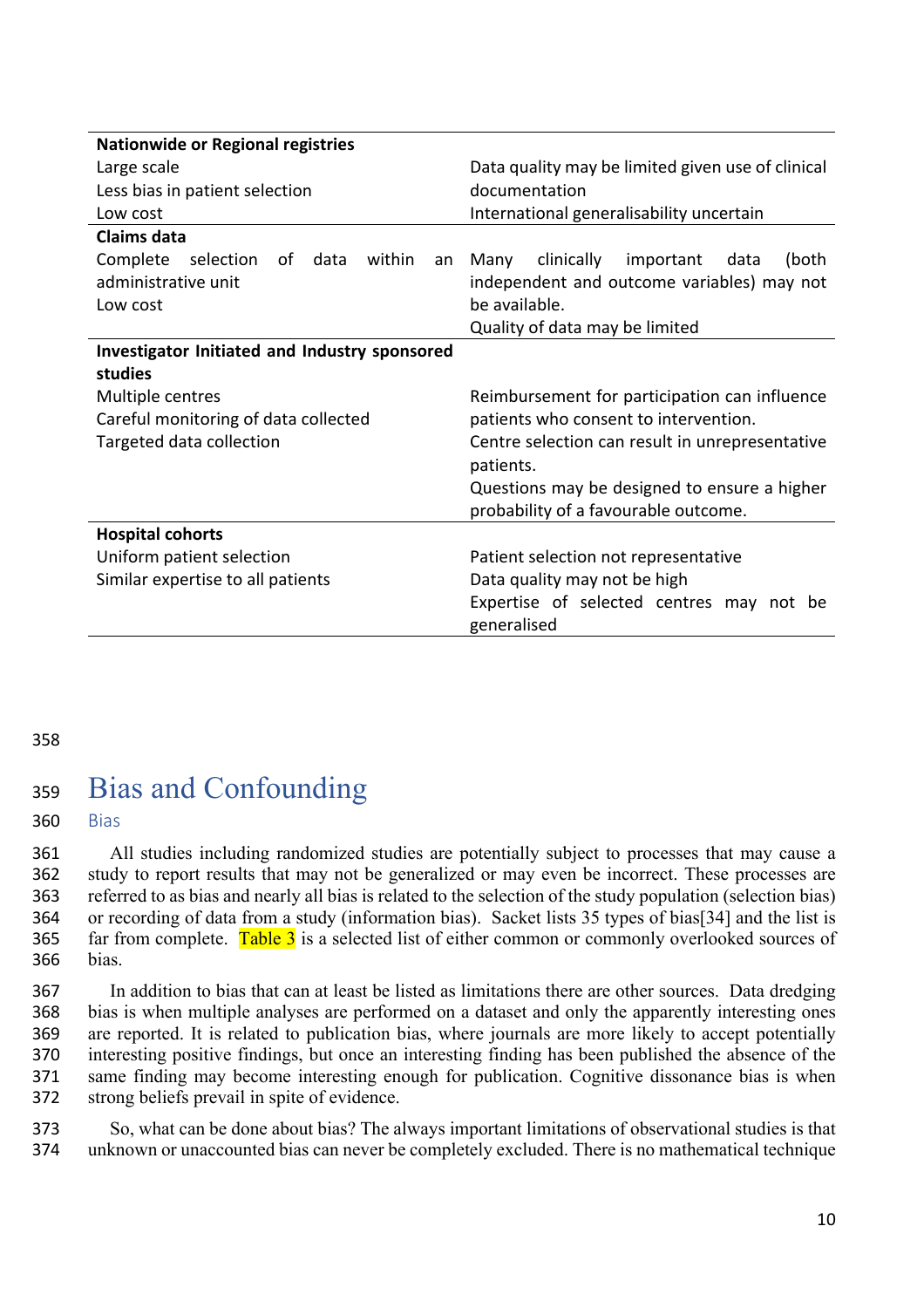375 to adjust for bias that is potentially present but not known. On occasion subgroup analyses and other 376 sensitivity analyses may cast light on the problems in a study.

 In many cases bias is complex. One example is comparison of treatments and allowing both prevalent and new users in an analysis. This introduces several sources of bias. There is a selection bias towards patients that tolerate a certain therapy and information bias that therapy can change the covariates. A new user design is prefarable for examination of the importance of any treatment[35].

- 381
- 382 Table 3 Selected sources of bias

| <b>Bias</b>                    | Description                                                                                                   |
|--------------------------------|---------------------------------------------------------------------------------------------------------------|
| <b>Selection bias</b>          | subjects chosen for the study are not representative of the                                                   |
|                                | population of interest                                                                                        |
| Prevalence-incidence           | A late look at those with a disease or condition will miss early                                              |
| (Neyman) bias                  | problems and those that have died                                                                             |
| Admission rate (Berkson) bias  | A hospital based study of the relation between a disease and some                                             |
|                                | exposure will be biased if patients with the disease are more or                                              |
|                                | less admitted to hospital depending on the exposure of interest.                                              |
|                                |                                                                                                               |
| Immortal lifetime bias         | When future events are included as baseline data those that have                                              |
|                                | the future event will be immortal until the time when the future                                              |
|                                | data were recorded.                                                                                           |
| Unmasking (detection signal)   | An innocent exposure may become associated with disease if it                                                 |
| bias                           | triggers search for a disease.                                                                                |
| Volunteer bias                 | Individuals volunteering for studies or seeking early help for                                                |
|                                | symptoms may be more healthy than non-volunteers or late-                                                     |
|                                | comers                                                                                                        |
| Response bias                  | People who agree to take part in a study have different                                                       |
|                                | characteristics from those that do not, and this distorts the results                                         |
| Withdrawal bias                | when making conclusions about the whole population                                                            |
|                                | If patients that discontinue a study differ importantly from those                                            |
|                                | that remain in a study the final result may be severely distorted,                                            |
|                                | in particular when only measurements at the end of the study such<br>as rhythm control can enter the analyses |
| Channeling bias                | the propensity of "sicker" or selected patients to be prescribed                                              |
|                                | disproportionately the newer and perceived to be more potent                                                  |
|                                | medications differentially.                                                                                   |
|                                |                                                                                                               |
| by indication,<br>Confounding  | When studying an intervention such as a pharmaceutical drug it                                                |
| nearly identical to channeling | may be impossible to distinguish between the risk of the                                                      |
| bias                           | intervention and the risk of the condition that triggered the                                                 |
|                                | intervention.                                                                                                 |
| Protopathic bias (reverse)     | The exposure changes as a result of early disease manifestions. If                                            |
| causation)                     | patients change lifestyle because of early disease signs a wrong                                              |
|                                | direction between lifestyle and disease may be observed.                                                      |
| <b>Information bias</b>        |                                                                                                               |
| Recall bias                    | Information that relies on patient memory may be influenced by                                                |
|                                | their condition. If a relation between a disease and a symptom is                                             |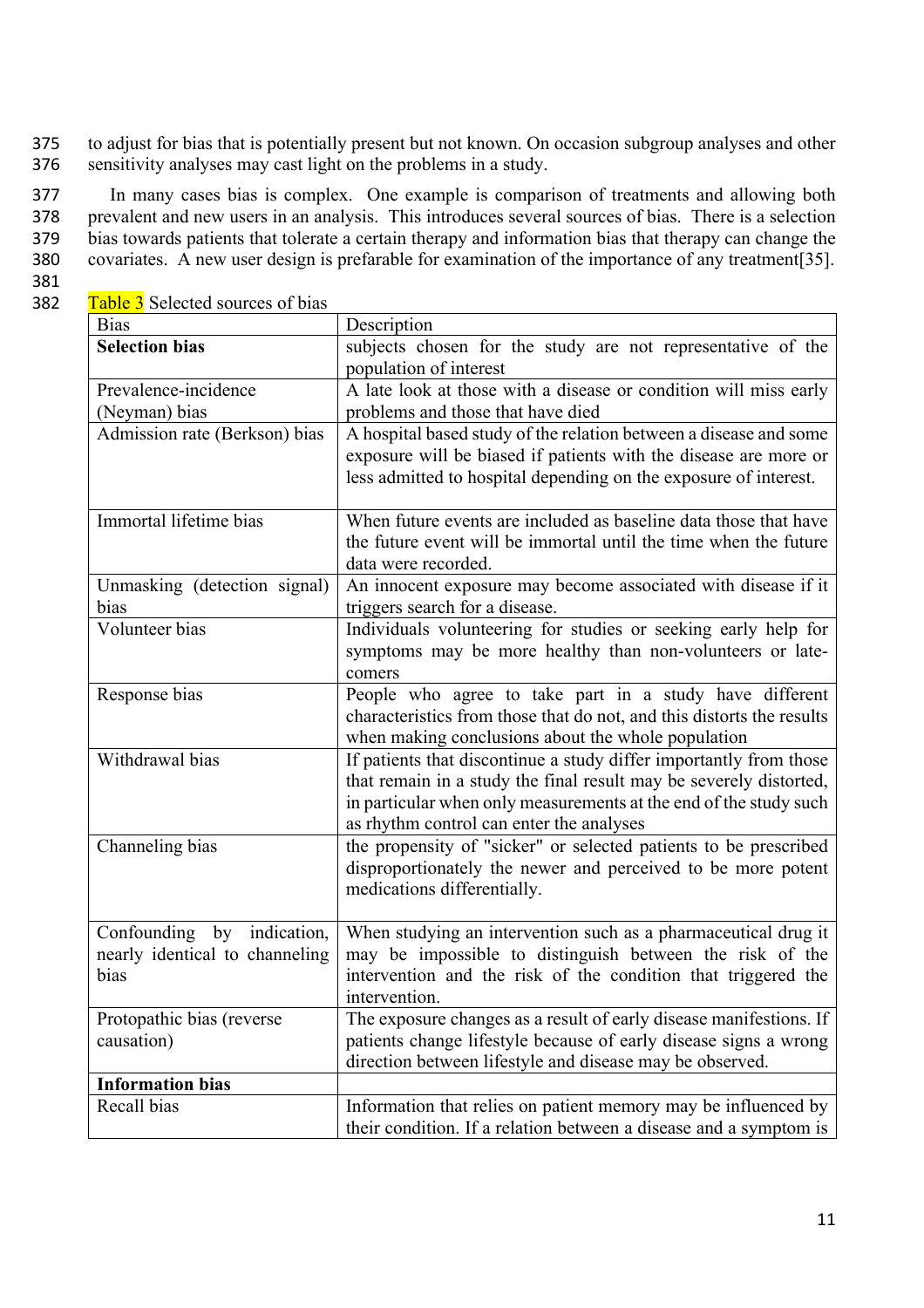|                          | available to the patient that may help the patient remember a       |
|--------------------------|---------------------------------------------------------------------|
|                          | condition.                                                          |
| Insensitive measure bias | If the measurement used in a study does not detect what it is       |
|                          | supposed to detect and underestimation of that measurement will     |
|                          | be the result.                                                      |
| Regression dilution bias | If a measurement is inaccurate the relation between the             |
|                          | measurement and outcome is weakened. For comparison of              |
|                          | continuous variables the slope will be reduced.                     |
| Follow-up bias           | If follow-up depends on the presence of a condition this can        |
|                          | create a false relation between a condition and a disease, the      |
|                          | direction depending on whether the condition improves or            |
|                          | worsens follow-up.                                                  |
| Assessment bias          | The assesment and thus collected data on a subject is influence     |
|                          | by other factors                                                    |
| Interviewer bias         | if an interviewer is aware of the subject's health status, this may |
|                          | influence the questions asked, or how they are asked, which         |
|                          | consequently affects the response                                   |

### Confounding

 A confounder is classically defined as a factor which influences both the exposure and the outcome. If for example a study of implantable defibrillators for heart failure is randomized, then we would expect all characteristics of the patients to be equally distributed in the two groups. Factors such as age and sex would be expected to be (nearly) identical in the two groups. And also factors of importance that we do not know (unknown confounders/residual confounders) would be expected to be similar in the two groups. If, on the other hand, the study was observational, then we would expect age and sex to be differently distributed between the two groups. Age and sex would also be expected to be important for survival. In this case age and sex are examples of the classical definition of a confounder: they are unevenly distributed between the treatment groups and they have importance for the outcome.

 Classical confounders such as age and sex are accounted for by including them as covariates in a multivariable model. The distinction between confounders and model covariates can easily become blurred. Usually we have to select a reasonable number of known factors as potential confounders 398 and use them as covariates in analysis. Directed acyclic graphs (see online supplement) is often a helpful instrument. For example, socioeconomic status of patients could also influence survival and in an observational study socioeconomic status could also influence whether a patient received a defibrillator. If we do not have a recording of socioeconomic status it would be a classical example of an unknown confounder. Ultimately, all observational analyses are potentially subject to bias from unknown confounders.

 If we further have a recording of myocardial infarction after implantation, such a variable should not be used in analysis of the importance of the defibrillator. First, the infarction comes after study start. A patient obviously cannot die before the infarction and therefore, an immortal lifetime bias is introduced in a simple analysis. Further, the infarction lies on the pathological pathway between having a defibrillator and the outcome of mortality. It is an intermediate and intermediates should not be used as confounder. Because of its position on the pathway between defibrillator and death it might distort the result if by some mechanism there was an association between getting a defibrillator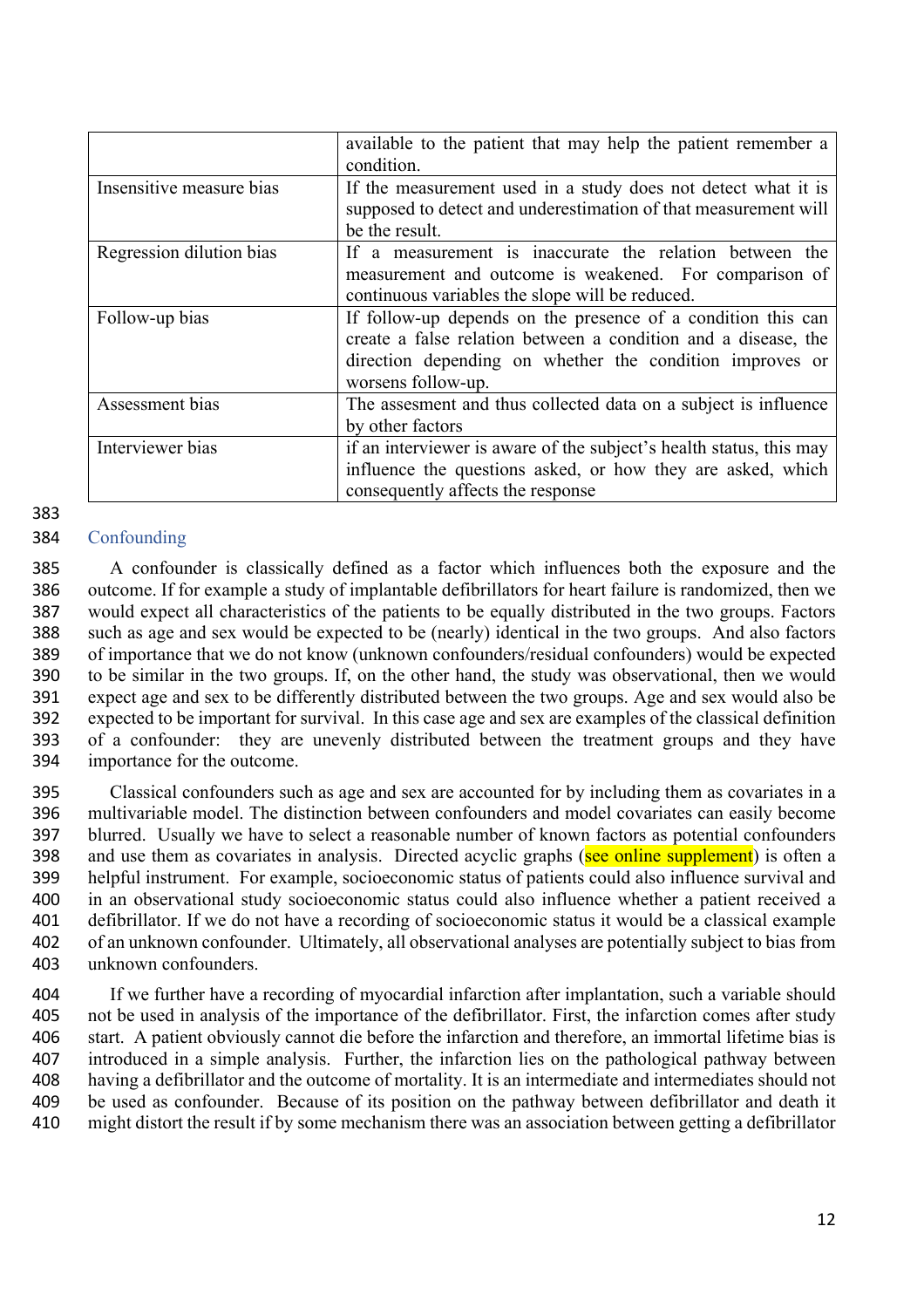and the risk of a myocardial infarction. For a more technical approach to confounding we refer to

previous literature.[36, 37]

### Mediation

- A mediator or intermediate variable is a variable/factor which lies on the pathological path between
- 415 the exposure of interest and the outcome. Figure 1 shows the major difference between a mediator
- and a confounder. Appropriate analysis of mediators is complex and there is further explanation in
- 417 the online Appendix. Mediators should not be treated as confounders.



- 418<br>419 Legend: Figure – Directed acyclic graphs of a confounder and a mediator
- 

# Causal inference

 Causal inference is a framework to derive average treatment effects from observational studies with the ultimate aim (or hope) of demonstrating a causal interpretation. If the above study of defibrillators to patients with heart failure was randomized and we after a year found that the mortality with a defibrillator was 4% and 7% without a defibrillator. We could then calculate the **average treatment effect** at one year of 3%. Assuming that the trial was also statistically significant that average treatment effect would be a very important message and easily used to calculate the number of patients to treat to save a life (over one year).

429 If our study on the other hand was observational we might also have a difference in mortality of 3% after one year. But we would have age, sex and other factors being different in the two group, so we 431 could not expect the 3% to hold for the average patient even if we have no unknown confounders. We could present a multivariable model with hazard ratios or odds ratios, but the average treatment effect from the randomized trial and the number needed to treat would not be available.

 Causal inference is a framework to derive the average treatment effect of an observational study providing that we have perfect adjustment for **all** confounders. From a clinical perspective two methods from causal inference are useful and used: **Propensity adjustment** and the **g-formula**. The reader interested in further detail including formal assumptions is referred to an excellent book on the subject: "Causal inference".[38]

 In the case of **propensity score matching**, using regression analysis, we would calculate the "propensity" for getting a defibrillator for the entire cohort, including those with and without a defibrillator. This is simply the probability of getting a defibrillator given the covariates. We would then match patients with and without a defibrillator as having very similar probability of getting one.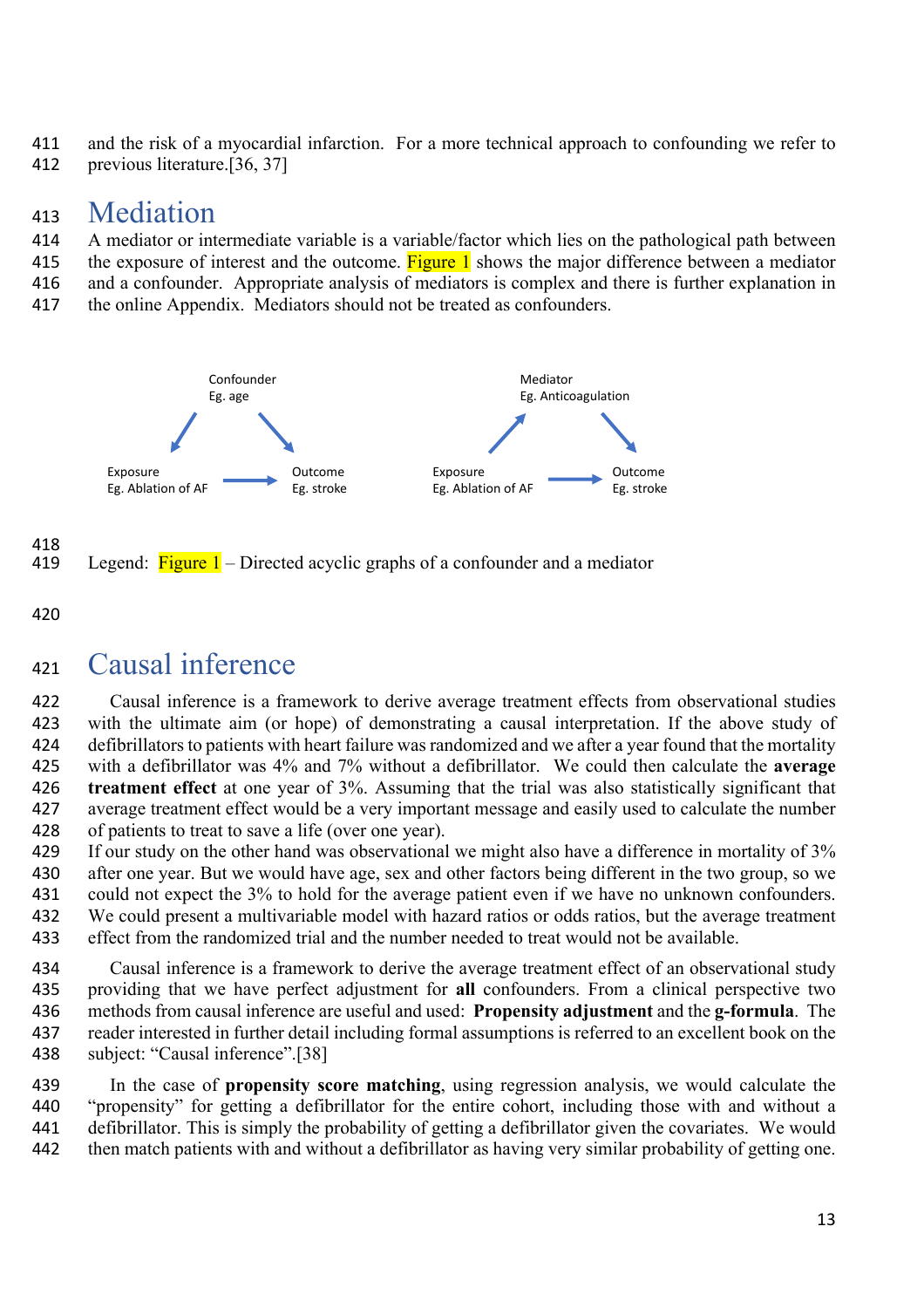We would discard patients from the analysis when they cannot be reasonably matched. When the technique is successful, we have a moderately smaller sample than we started with and a demographic table that shows similar covariate distribution in both groups. We can then use the same instruments as we used in the randomized study to obtain **average treatment effect** (actually average treatment effect of the treated) and number needed to treat. The **pitfalls** of this method arrive when the covariates actually do not predict treatment and the demographic table after matching does not show a good balance.

 Causal inference provide average treatment effects as do randomised studies, but observational studies are not randomised and therefore the presence of unknown or unmeasured confounders may 452 drive differences. Only large randomised studies assure control of unmeasured confounders..

 A technique related to propensity score matching is **inverse probability weighting.** With this technique cases are given a weight corresponding their probability of receiving the treatment of interest. This technique can also provide average treatment effect. It has the advantage that all patients are included in the analysis[39].

 While propensity matching is commonly used it has the important disadvantage that not all patients can be matched and commonly not all covariates are evenly distributed after matching. Another technique that has become available is to simulate a randomized trial where first **all** the patients in the study receive a defibrillator and afterwards all patients do not get a defibrillator. This technique is called the **G-formula** and it relies on using statistical models to predict the outcome of every patient first with a defibrillator and then without a defibrillator. Using this simulated study we can calculate **average treatment effect** and number needed to treat using suitable techniques.[38] In propensity score matching of the defibrillator study it was a requirement that the covariates predict whether a patients gets a defibrillator. The G-model does not have this requirement, but the requirement that the covariates predict the outcome accurately and that there are no unknown confounders.

 The G-formula and propensity based techniques are not competing techniques, but each has advantages and disadvantages – and both allow calculation of average treatment effects and numbers needed to treat.

# Statistical Modelling

 Addressing again an observational study of defibrillators to patients with heart failure we would expect to find that age, sex and other variables would differ among patients with and without a defibrillator. The most basic technique for handling this is stratification – to study independently young versus old and men versus women etc. This is useful if there are few variables with few values which is rarely the case. Another technique is to match patients with and without defibrillators and having the same age, sex etc. This is a very efficient technique but usually fails because it is not possible to find a match for many patients. Instead of matching on each variable we could turn to propensity score matching above which may or may not solve our matching problem.

480 The alternative to matching and stratification is a statistical model and table 4 lists commonly used models. Such models output parameter estimates which after transformation provide odds ratios, hazard ratios or rate ratios. If these measures are statistically significant there is an association between a factor of interest and the outcome of interest. This may be entirely useful for a study of whether a factor has some importance for an outcome, but it is important to realize that this importance cannot be interpreted as prediction. It is therefore important to determine whether the object of a study is to explain or to predict[40]. Some uncertainty arises from the fact that "risk"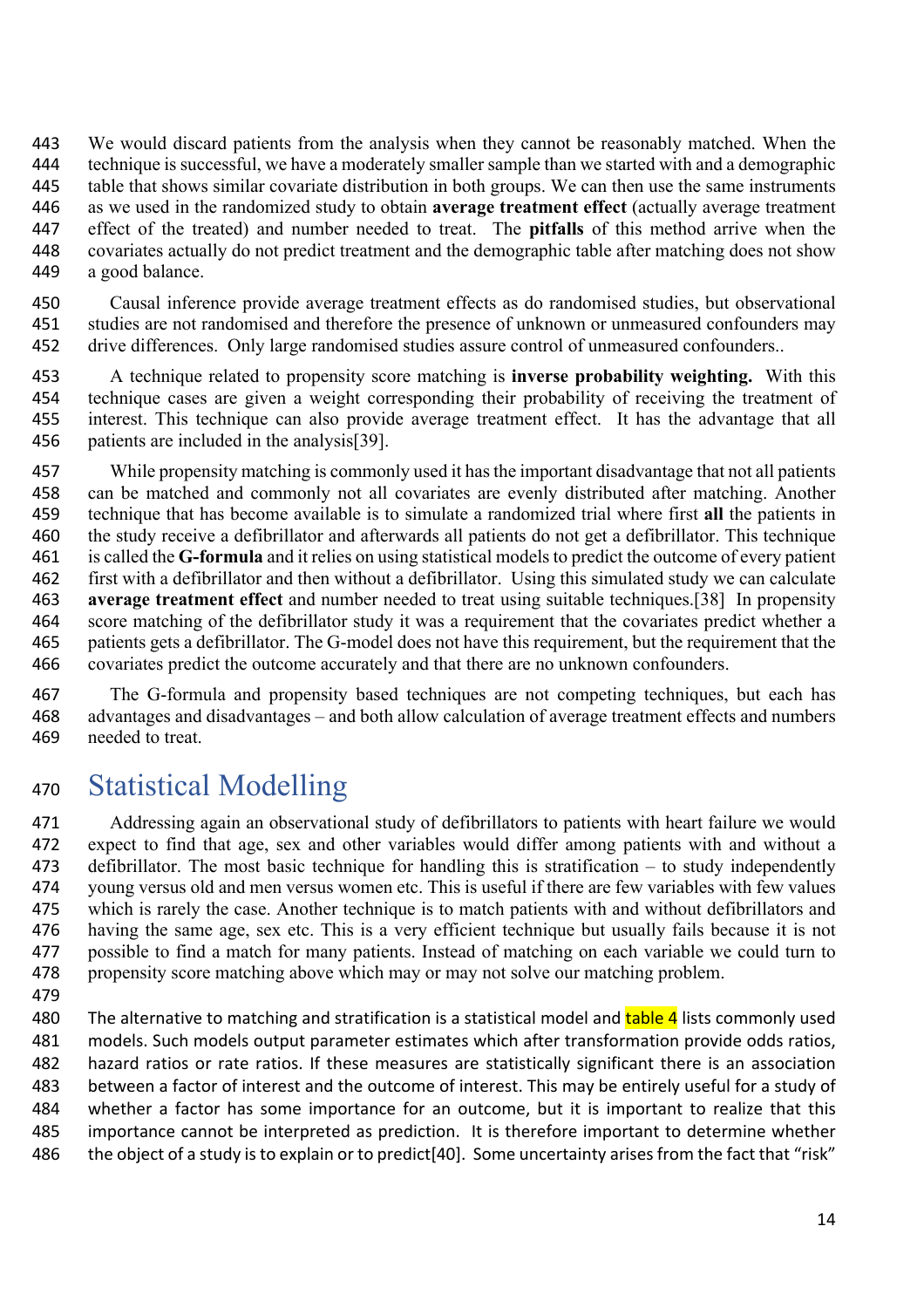and "prediction" do not have universally defined mathematical equivalents. For the current account **prediction** is defined as the absolute risk at a defined time horizon. There is a recent example from the hypertension field[41]. This study used hazard ratios to argue for a value of ambulatory blood pressure, but the aim was to examine whether ambulatory blood pressure improved prediction of cardiovascular outcomes. When encouraged to actually calculate a change in prediction the actual improvement in predictive value was very small.[41, 42] For a study of this nature it would be natural to focus on predictive value rather than on hazard ratios.[43] There is plenty of literature to show that even very high or low hazard ratios may have little relation to prediction. [44-48] In general, whenever the importance of a new treatment or a new biomarker is involved it should be considered whether prediction is the more important estimate to calculate.

#### 497 **C-index / Area under a receiver operator curve.**

 Let us assume that we want to examine whether late potentials add to prediction of cardiovascular mortality in patients with heart failure. A simple approach would be to present the hazard ratio of some cutoff of late potentials. If this was significant, we could assume late potentials to have some importance. But as described above in the section on hazard ratio and below with competing risk we would not have assurance that we can predict cardiovascular mortality at e.g. 5 years. The right method to show the benefit of a "new" biomarker such as the suggested late potentials demonstrate that a properly selected C-index or area under a receiver operator curve is significantly changed by a new biomarker.[44, 46] This is a field in development with several pitfalls. Thus the commonly used methods of integrated discrimination improvement (IDI) and net reclassification index(NRI)[49] are not valid. Addition of random data to datasets can improve the parameters. The C-index from a Cox model should also not be used to indicate discriminative improvement at specific times.[50]

509

 The bottom line for selection of statistical models is to ensure such a discussion between statisticians and clinicians that the statistical methods used match the clinical question. If the aim e.g. is to estimate the survival benefit of a defibrillator in heart failure after 5 years then a model that address prediction should be used. If it is sufficient to know that the defibrillator does "something", then models that provide hazard ratio, rate ratio or odds ratio may suffice.

- 515
- 516 Table 4 Common epidemiological modelling methods
- 517

| Model                   | Description                      | Critical assumptions             |
|-------------------------|----------------------------------|----------------------------------|
| Cox proportional hazard | Models risk as hazard ratio,     | Proportional<br>hazard           |
|                         | there is a single non-parametric | assumption – the ratio between   |
|                         | time scale                       | hazards needs to be constant     |
| Poisson regression      | Time is split into interval as   | The rate of events needs to be.  |
|                         | dependent of up to many time     | constant in intervals            |
|                         | scales and timing of covariates  |                                  |
| Logistic Regression     | Examines only the outcome as     | Can be used in outcome studies   |
|                         | usually a bivariate outcome      | when there is no censoring       |
| G-modelling             | Causal inference -               | Simulates a randomized           |
|                         | One of the above models is       | experiment where the whole       |
|                         | used to predict outcome at a     | study population is subjected to |
|                         | time point for the WHOLE         | all treatments - assumes no      |
|                         | study population                 | residual confounding             |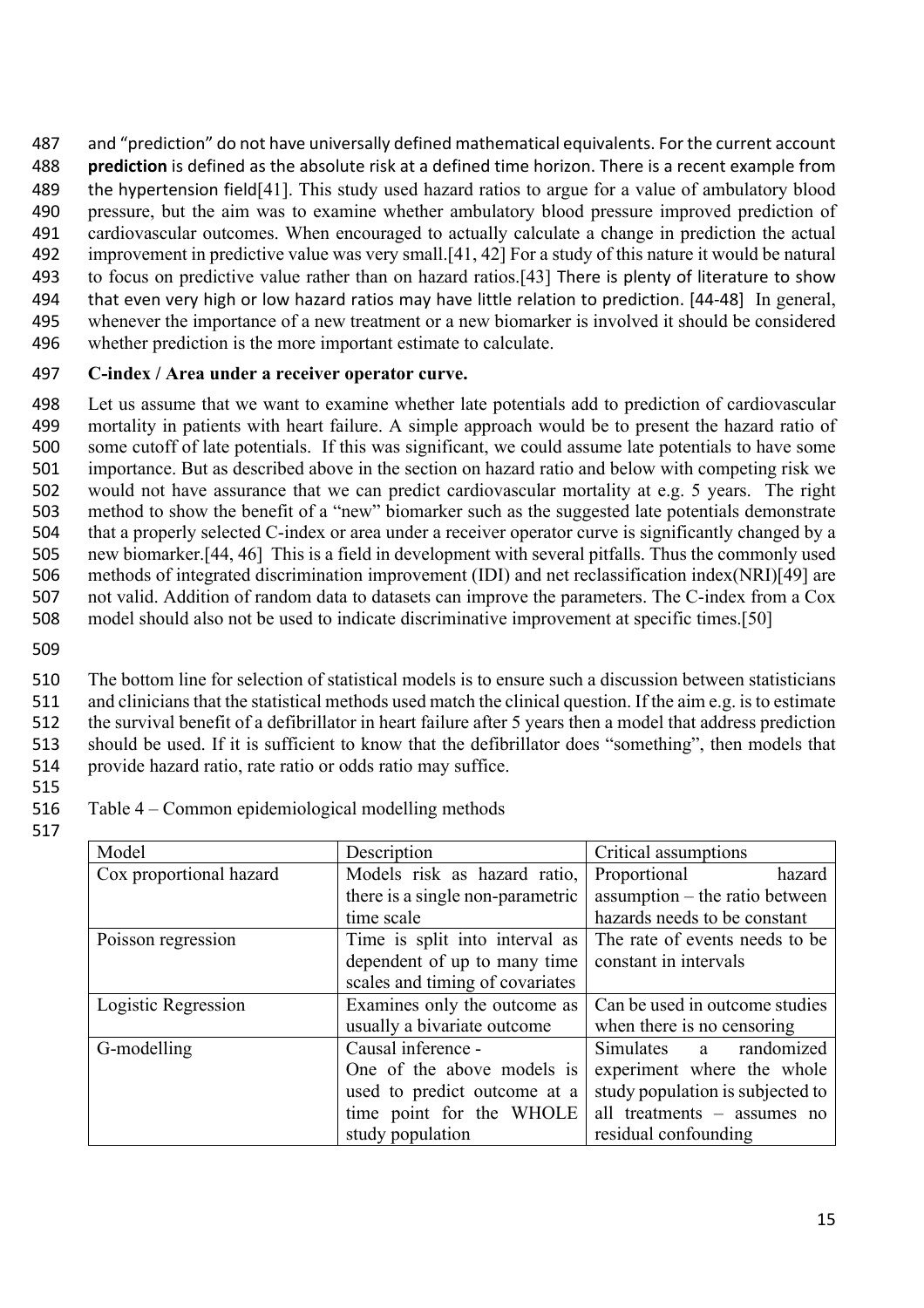| Matching on covariates prior to | Reduces<br>modeling              | Requires that the selected       |
|---------------------------------|----------------------------------|----------------------------------|
| modelling                       | perfect  <br>assumptions<br>by   | covariates define<br>necessary   |
|                                 | adjustment for the matching      | confounding<br>and lack of       |
|                                 | covariates. The sample size      | important<br>unknown             |
|                                 | may be reduced                   | confounders.                     |
| Propensity stratified models    | Uses covariates to calculate the | Assumes that the difference in   |
|                                 | probability of receiving one of  | treatment is perfectly explained |
|                                 | and then<br>treatments<br>two    | by the probability of receiving  |
|                                 | compares outcome in strata of    | treatment                        |
|                                 | that probability                 |                                  |
| Propensity matched models       | The propensity is calculated as  | Same as above, depending on      |
|                                 | above and then cases with same   | the matching the sample size     |
|                                 | or very similar probability in   | may be reduced                   |
|                                 | two groups are matched           |                                  |

518

### <sup>519</sup> Competing risk

 Let us assume in the study of defibrillators for heart failure that we were not so much interested in all cause mortality but rather in cardiovascular mortality. This would not be unreasonable since defibrillators can only influence cardiovascular mortality. This has important consequences for the analysis. The competing risk of death from other causes than cardiovascular mortality cannot be ignored and the cumulative cardiovascular mortality presentation needs to take into account the competing risk with proper technique.[51]

 Competing risk has for technical reasons no influence on the calculation of hazard ratios, but the interpretation of hazard ratio becomes complex. In fact, there is no certainty that a significant hazard ratio influences long term prediction such as 5 year cardiovascular mortality and dedicated analysis of prediction is necessary if this is the goal.

531

526

# <sup>532</sup> Instrumental variable analysis

 A good instrument is a variable that affects an outcome and is not affected by confounders. The only common example in clinical medicine is "mendelian randomization". With this technique genes that influence a factor of interest is used instead of directly addressing the factor. Since genes have been there prior to establishing the influence of important confounders that could be age and smoking the confounding by these can be avoided. More detail is provided in the online Appendix. It is important to appreciate the limitations and a good reference is Federspiel et al[52].

# <sup>539</sup> Missing data

540

 Missing data are common in observational studies and most statistical procedures exclude individuals with missing data. If in the study of defibrillators for heart failure and important variable such as age is missing for some patients it could bias the interpretation of the study if these patients are simply removed from the analysis. There are a number of useful techniques to include as much information as possible from cases with missing data and these are described further in the online Appendix.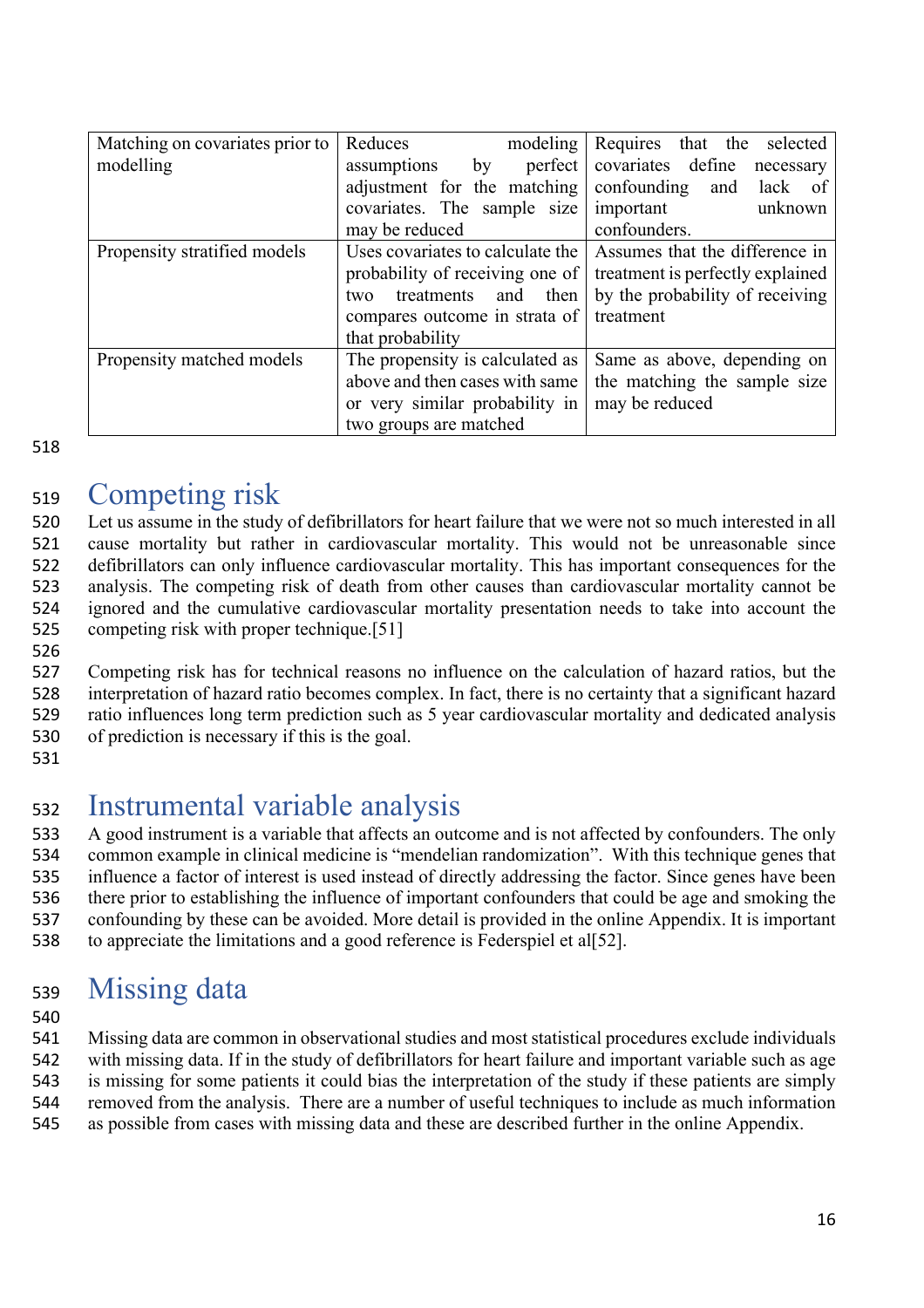## Common problems

### Causality versus association

 Observational studies will by their nature always include a risk of bias from unknown or unobserved confounders. Causal language is common and a very common task for reviewers is to request the removal of causal language from observational manuscripts. It can be argued that in stating the objective of a study a causal language should be used.[53]

#### Conditioning on the future

 Conditioning on the future is when information is obtained some time in the future compared to baseline is included as baseline information. Patients that pick up a prescription cannot die before that day while patients dying prior to reaching the pharmacy never pick up a prescription. Using the prescription information at baseline will bias survival towards those that pick up a prescription – the immortal lifetime bias.[54] It is a very similar problem if patients are excluded from a study because of events after baseline – This will in a very similar manner bias survival towards those that do not have the factor that caused exclusion. Friberg et al.[55, 56] studied stroke in atrial fibrillation not treated with anticoagulation. By excluding patients who received anticoagulation during the study a bias was introduced. This particular bias was examined in a different study[57] that demonstrated a 563 bias towards lower stroke rate with low CHA<sub>2</sub>DS<sub>2</sub>-VASc by excluding after baseline.

 

## Metaanalysis of observational studies

 Meta-analyses of RCTs assume that each individual study provides an unbiased estimate of the effect and any variability between study results is attributed to random variation[58, 59]. The overall effect will provide an unbiased estimate, as long as the studies are representative and wisely combined[58, 59]. While RCTs, if properly designed, are expected to have a high internal validity, they traditionally have the limitations of smaller sample sizes, very selected populations, shorter follow-up time, ethical constrains and high cost[60, 61]. Incorporating non-randomised trials into meta-analyses can overcome some of these limitations by improving generalisability (more diverse populations), allowing larger sample sizes, allowing exploring aetiological hypothesis (unethical to deliberately expose patients to harmful risk factors in an RCT), and evaluating less common adverse effects[60- 62].

 Observational studies, however, have a higher risk of bias and confounding and, as a consequence, the association estimates may differ from the truth beyond the effect of chance[63, 64]. The individual studies may measure and control for known confounding factors during the analysis. However, even if this is case, bias and residual confounding (i.e. when the confounding factor cannot be measured with sufficient precision[65, 66]) remain a relevant threat to validity in observational research[67]. As a consequence, using non-randomised studies in meta-analysis could (more often than not) perpetuate the biases that are unknown, unmeasured or uncontrolled in these observational studies, and threaten the validity of the entire meta-analysis[64, 67, 68]. Furthermore, reporting in observational studies is frequently not sufficiently detailed to judge their limitations[67, 69-71], they show significant heterogeneity[72-74] and deficiencies in methodology[68, 75, 76]. Network meta- analyses (i.e. meta-analyses that compare simultaneously multiple treatment options) incorporating non-randomised trials, face similar challenges[77].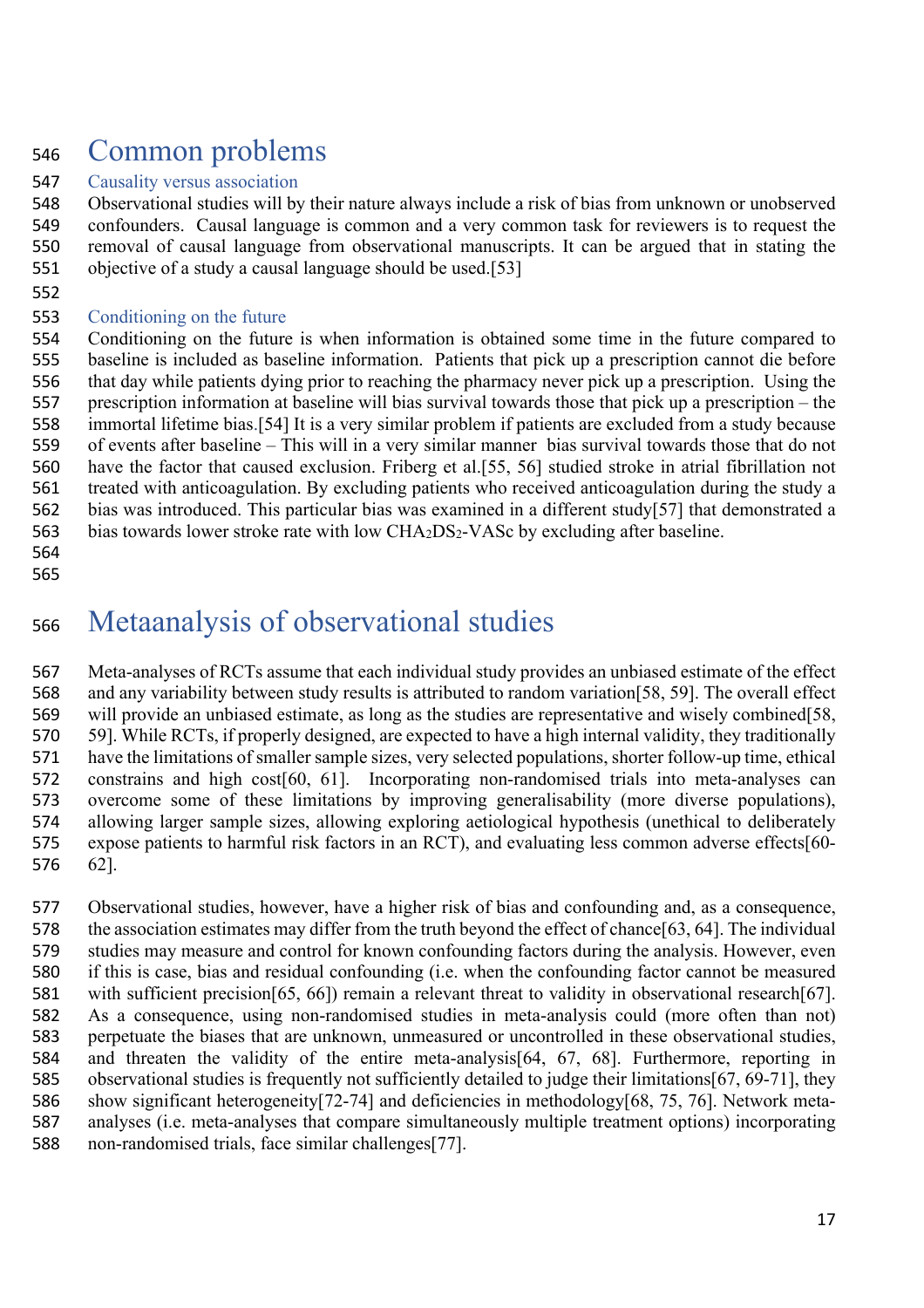For these reasons, some authors recommend abandoning meta-analyses of observational data[64, 78, 79]. Yet, when evaluating effect sizes derived from meta-analyses of RCTs and non-randomised studies, discrepancies have shown to be small in high quality observational studies with little heterogeneity[60, 80-83]. Still, discrepancies beyond chance do happen and it is therefore essential to assess the differences between studies[61, 64]. In our –and other authors'- view, gross statistical combination of data alone should be avoided; rather, a thorough analysis of heterogeneity sources and possible bias should be done[61, 73, 84, 85]; this will probably provide better understanding than an overall effect measure, which can potentially be misleading[73].

 In 1999, the *Quality of Reporting of Meta-analyses* (QUOROM) statement was issued "to address standards for improving the quality of reporting of meta-analyses of RCTs"[86]. A similar checklist was published in 2000 for reporting *Meta-analyses Of Observational Studies in Epidemiology* (MOOSE)[73]. However, in the face of persistent poor reporting[69, 70, 87-94], these statements were later on updated in the form of the *Preferred Reporting Items for Systematic Reviews and Meta- Analyses* (PRISMA) statements[95-101]. Many peer-reviewed journals now require that these 603 guidelines are followed when submitting a systematic review or meta-analyses, as the endorsement of these statements improves both reporting and methodological quality [102, 103]; however, there is of these statements improves both reporting and methodological quality[102, 103]; however, there is still room for improvement[104-107]. For editors, reviewers and readers, a measurement tool to assess the methodological quality of systematic reviews (AMSTAR) has also been published and validated[108-110].

608

## <sup>609</sup> Consensus Statements on Observational Studies

| When reporting the results of an observational<br>study/metaanalysis, the STROBE/PRISMA statement checklists |  |
|--------------------------------------------------------------------------------------------------------------|--|
|                                                                                                              |  |
|                                                                                                              |  |
| should be used:                                                                                              |  |
| $STROBE - www.strobe-statement.org$                                                                          |  |
| PRISMA – www.prisma-statement.org                                                                            |  |
|                                                                                                              |  |
| Prior to analysis an analysis plan should be agreed upon and formally<br>www.strobe-                         |  |
| recorded<br>statement.org                                                                                    |  |
| The process of data collection should be clearly presented so that the                                       |  |
| strengths and limitations are clear to the reader.                                                           |  |
| If legally possible data should be available for scrutiny by other                                           |  |
| researchers.                                                                                                 |  |
| Studies should have clear objective and use statistical methods that<br>$\lceil 38 \rceil$                   |  |
| match the objectives                                                                                         |  |
|                                                                                                              |  |
| The reporting of findings should be complete and the strengths and                                           |  |
| limitations clearly described                                                                                |  |
| Sources of bias should be identified and presented to the reader                                             |  |

611

612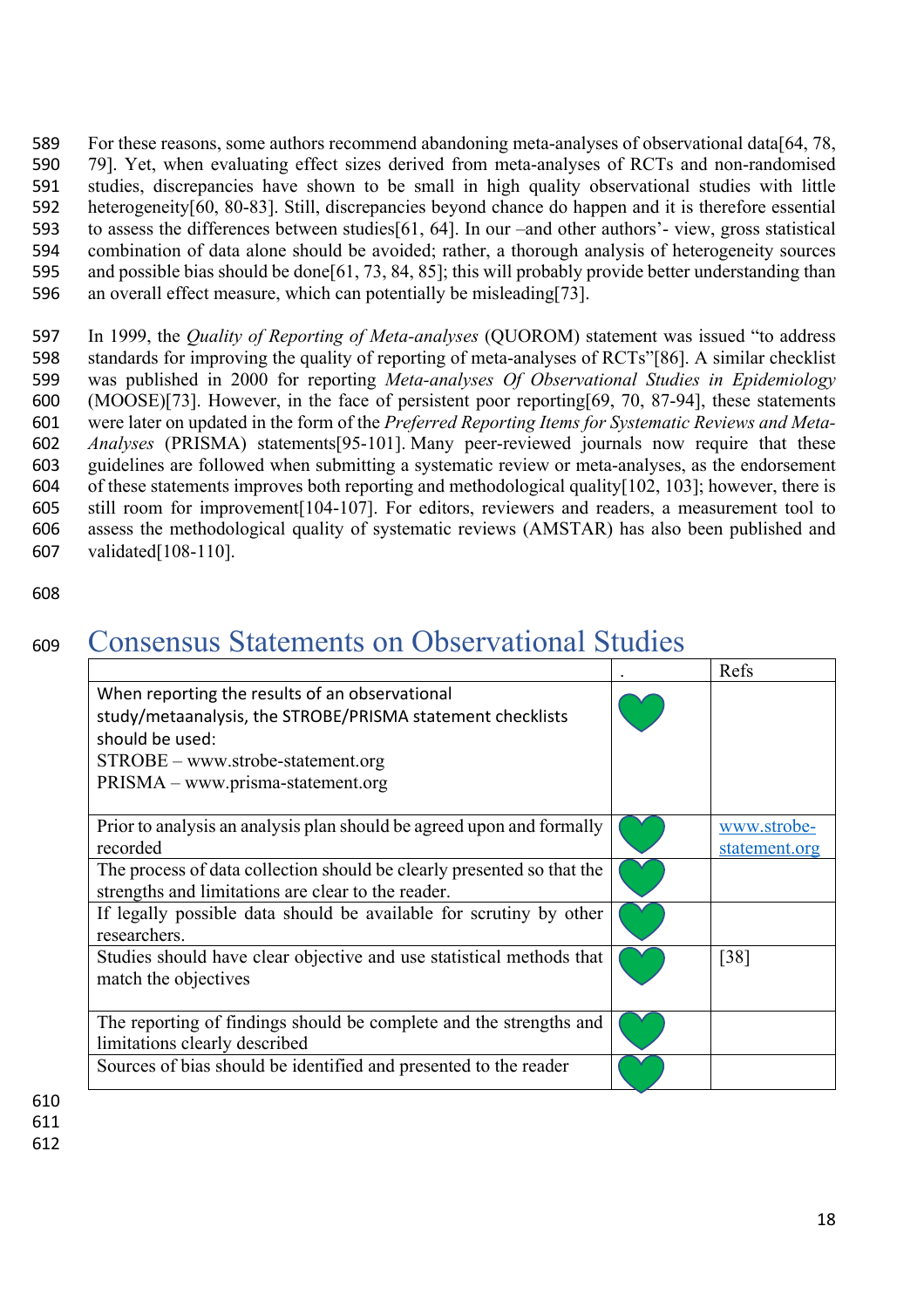## Conclusion

 Observational studies should in general use transparent and valid methodology and use concise reporting. There are available guidelines for epidemiological studies and the most recent is from the International Society of Pharmacoepidemiology.[111] The guideline from the International Society of Pharmacoepidemiology also cites a number of other guidelines. None of the recommendations are in discordance with the current consensus statement. There does not appear to be widely accepted international guidelines for "good epidemiological practice".[112] Finally, an important intermediate step is to ensure that biostatisticians and clinical practitioners both have sufficient insight into the language and methods of each other to ensure that valid studies are conducted and the many pitfalls avoided.

### References

1. Faranoff, A.C., et al., *Levels of Evidence Supporting American College of* 

 *Cardiology/American Heart Association and European Society of Cardiology Guidelines, 2008-2018.* JAMA, 2019. **321**(11): p. 1069-1080.

 2. Frieden, T.R., *Evidence for Health Decision Making - Beyond Randomized, Controlled Trials.* N Engl J Med, 2017. **377**(5): p. 465-475.

 3. Shikata, S., et al., *Comparison of effects in randomized controlled trials with observational studies in digestive surgery.* Ann Surg, 2006. **244**(5): p. 668-76.

 4. Blake, K., *Postmarket surveillance of medical devices: current capabilities and future opportunities.* J Interv Card Electrophysiol, 2013. **36**(2): p. 119-27.

 5. Lip, G.Y., et al., *A prospective survey in European Society of Cardiology member countries of atrial fibrillation management: baseline results of EURObservational Research Programme Atrial Fibrillation (EORP-AF) Pilot General Registry.* Europace, 2014. **16**(3): p. 308-19.

 6. Lip, G.Y., et al., *'Real-world' antithrombotic treatment in atrial fibrillation: The EORP-AF pilot survey.* Am J Med, 2014. **127**(6): p. 519-29.e1.

 7. Lip, G.Y., et al., *Prognosis and treatment of atrial fibrillation patients by European cardiologists: one year follow-up of the EURObservational Research Programme-Atrial Fibrillation General Registry Pilot Phase (EORP-AF Pilot registry).* Eur Heart J, 2014. **35**(47): p. 3365-76.

 8. Boriani, G., et al., *Glomerular filtration rate in patients with atrial fibrillation and 1-year outcomes.* Sci Rep, 2016. **6**: p. 30271.

 9. Boriani, G., et al., *Asymptomatic atrial fibrillation: clinical correlates, management, and outcomes in the EORP-AF Pilot General Registry.* Am J Med, 2015. **128**(5): p. 509-18.e2.

 10. Boriani, G., et al., *Changes to oral anticoagulant therapy and risk of death over a 3-year follow-up of a contemporary cohort of European patients with atrial fibrillation final report of the EURObservational Research Programme on Atrial Fibrillation (EORP-AF) pilot general registry.* Int J Cardiol, 2018. **271**: p. 68-74.

 11. Boriani, G., et al., *Contemporary stroke prevention strategies in 11 096 European patients with atrial fibrillation: a report from the EURObservational Research Programme on Atrial Fibrillation (EORP-AF) Long-Term General Registry.* Europace, 2018. **20**(5): p. 747-757.

 12. Proietti, M., et al., *Increased burden of comorbidities and risk of cardiovascular death in atrial fibrillation patients in Europe over ten years: A comparison between EORP-AF pilot and EHS-*

*AF registries.* Eur J Intern Med, 2018. **55**: p. 28-34.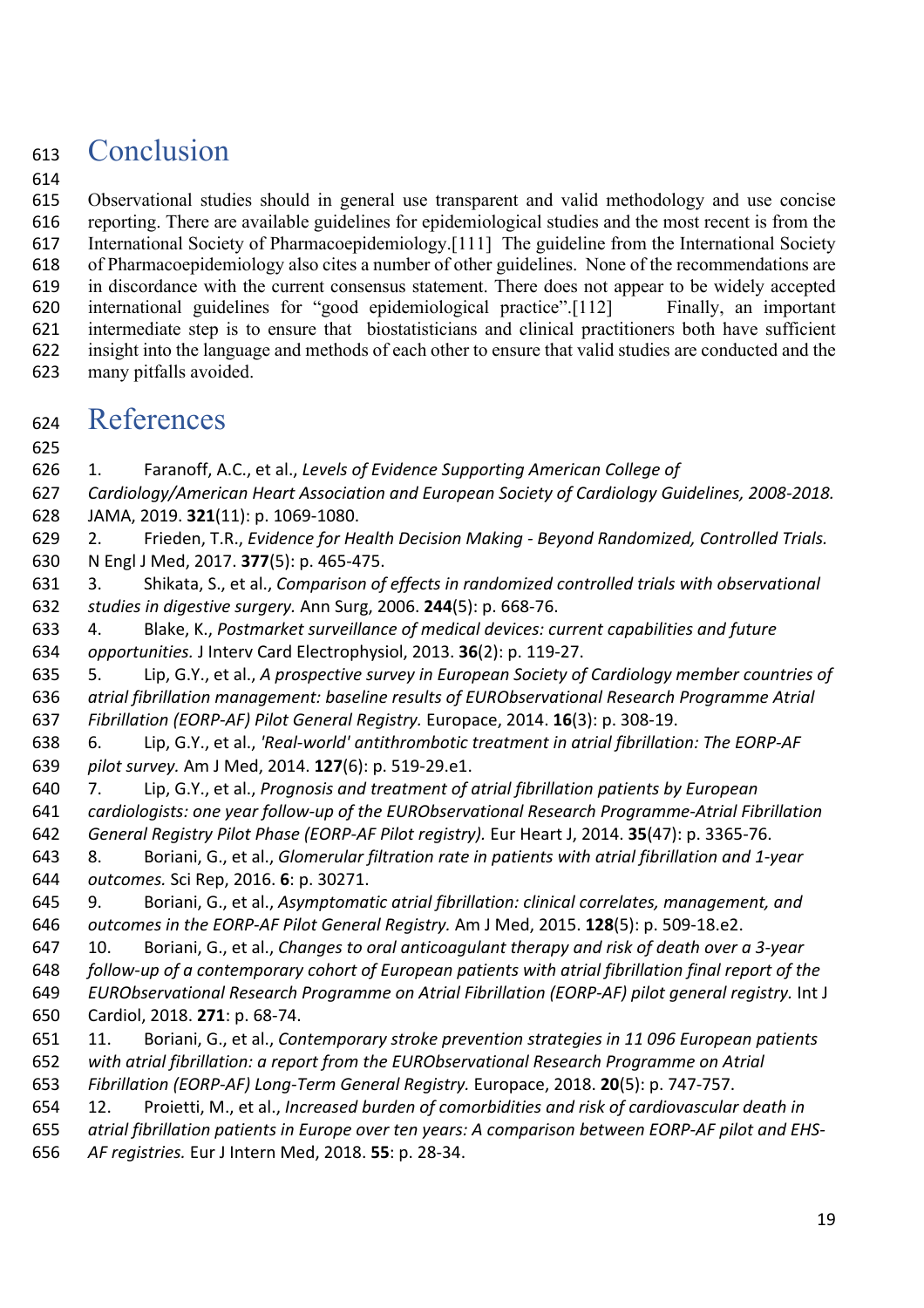13. Thompson, L.E., et al., *Sex Differences in the Use of Oral Anticoagulants for Atrial* 

 *Fibrillation: A Report From the National Cardiovascular Data Registry (NCDR((R))) PINNACLE Registry.* J Am Heart Assoc, 2017. **6**(7).

 14. Lubitz, S.A., et al., *Predictors of oral anticoagulant non-prescription in patients with atrial fibrillation and elevated stroke risk.* Am Heart J, 2018. **200**: p. 24-31.

15. Marzec, L.N., et al., *Influence of Direct Oral Anticoagulants on Rates of Oral* 

*Anticoagulation for Atrial Fibrillation.* J Am Coll Cardiol, 2017. **69**(20): p. 2475-2484.

 16. Hsu, J.C., et al., *International Collaborative Partnership for the Study of Atrial Fibrillation (INTERAF): Rationale, Design, and Initial Descriptives.* J Am Heart Assoc, 2016. **5**(11).

 17. Lopes, R.D., et al., *Rationale and design of the First Brazilian Cardiovascular Registry of Atrial Fibrillation: The RECALL study.* Am Heart J, 2016. **176**: p. 10-6.

 18. Kim, D., et al., *10-year nationwide trends of the incidence, prevalence, and adverse outcomes of non-valvular atrial fibrillation nationwide health insurance data covering the entire Korean population.* Am Heart J, 2018. **202**: p. 20-26.

 19. Kim, D., et al., *Increasing trends in hospital care burden of atrial fibrillation in Korea, 2006 through 2015.* Heart, 2018.

 20. Pallisgaard, J.L., et al., *Temporal trends in atrial fibrillation recurrence rates after ablation between 2005 and 2014: a nationwide Danish cohort study.* Eur Heart J, 2018. **39**(6): p. 442-449.

 21. Nielsen, P.B., et al., *Outcomes Associated With Resuming Warfarin Treatment After Hemorrhagic Stroke or Traumatic Intracranial Hemorrhage in Patients With Atrial Fibrillation.*

JAMA Intern Med, 2017. **177**(4): p. 563-570.

 22. Nielsen, P.B., et al., *Effectiveness and safety of reduced dose non-vitamin K antagonist oral anticoagulants and warfarin in patients with atrial fibrillation: propensity weighted nationwide cohort study.* BMJ, 2017. **356**: p. j510.

 23. Kim, T.H., et al., *CHA2DS2-VASc Score (Congestive Heart Failure, Hypertension, Age >/=75 [Doubled], Diabetes Mellitus, Prior Stroke or Transient Ischemic Attack [Doubled], Vascular Disease, Age 65-74, Female) for Stroke in Asian Patients With Atrial Fibrillation: A Korean* 

*Nationwide Sample Cohort Study.* Stroke, 2017. **48**(6): p. 1524-1530.

 24. Kim, T.H., et al., *CHA2DS2-VASc Score for Identifying Truly Low-Risk Atrial Fibrillation for Stroke: A Korean Nationwide Cohort Study.* Stroke, 2017. **48**(11): p. 2984-2990.

 25. Savarese, G., et al., *Reasons for and consequences of oral anticoagulant underuse in atrial fibrillation with heart failure.* Heart, 2018. **104**: p. 1093-1100.

 26. Karayiannides, S., et al., *High overall cardiovascular risk and mortality in patients with atrial fibrillation and diabetes: A nationwide report.* Diab Vasc Dis Res, 2018. **15**(1): p. 31-38.

27. Chao, T.F., et al., *Major bleeding and intracranial hemorrhage risk prediction in patients* 

*with atrial fibrillation: Attention to modifiable bleeding risk factors or use of a bleeding risk* 

*stratification score? A nationwide cohort study.* Int J Cardiol, 2018. **254**: p. 157-161.

 28. Chao, T.F., et al., *Relationship of Aging and Incident Comorbidities to Stroke Risk in Patients With Atrial Fibrillation.* J Am Coll Cardiol, 2018. **71**(2): p. 122-132.

29. Chao, T.F., et al., *Lifetime Risks, Projected Numbers, and Adverse Outcomes in Asian* 

 *Patients With Atrial Fibrillation: A Report From the Taiwan Nationwide AF Cohort Study.* Chest, 2018. **153**(2): p. 453-466.

30. Hsing, A.W. and J.P. Ioannidis, *Nationwide Population Science: Lessons From the Taiwan* 

*National Health Insurance Research Database.* JAMA Intern Med, 2015. **175**(9): p. 1527-9.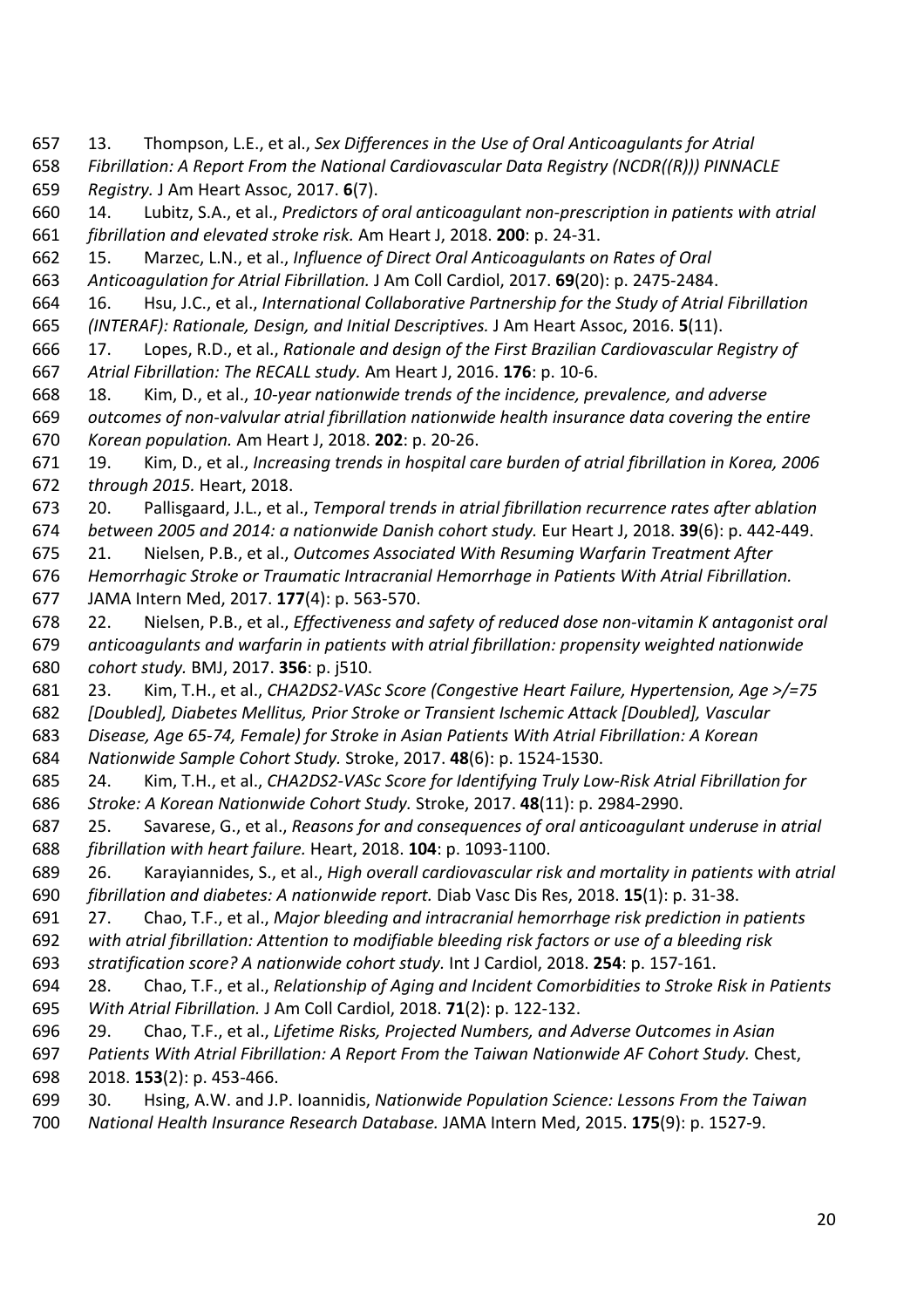Int J Cardiol, 2016. **209**: p. 181-3. 33. Lip, G.Y.H., et al., *Effectiveness and Safety of Oral Anticoagulants Among Nonvalvular Atrial Fibrillation Patients.* Stroke, 2018. **49**(12): p. 2933-2944. 34. Sackett, D.L., *Bias in analytic research.* J Chronic Dis, 1979. **32**(1-2): p. 51-63. 35. Ray, W.A., *Evaluating medication effects outside of clinical trials: new-user designs.* Am J Epidemiol, 2003. **158**(9): p. 915-20. 36. Rothman, K.J., S. Greenland, and T.L. Lash, *Modern Epidemiology*. 2012, Philidelphia: Wolters Kluwer. 37. Hernan, M.A., S. Hernandez-Diaz, and J.M. Robins, *A structural approach to selection bias.* Epidemiology, 2004. **15**(5): p. 615-25. 38. Hernán MA, R.J., *Causal Inference*. 2018, Boca Raton: Chapman & Hall/CRC. 39. Austin, P.C. and E.A. Stuart, *Moving towards best practice when using inverse probability of treatment weighting (IPTW) using the propensity score to estimate causal treatment effects in observational studies.* Stat Med, 2015. **34**(28): p. 3661-79. 40. Shmueli, G., *To Explain or to Predict.* Statistical Science, 2010. **25**(3): p. 289-310. 41. Banegas, J.R., et al., *Relationship between Clinic and Ambulatory Blood-Pressure Measurements and Mortality.* N Engl J Med, 2018. **378**(16): p. 1509-1520. 42. Torp-Pedersen, C., *Ambulatory Blood Pressure and Mortality.* N Engl J Med, 2018. **379**(13): p. 1285-6. 43. Mortensen, R.N., et al., *Office blood pressure or ambulatory blood pressure for the prediction of cardiovascular events.* Eur Heart J, 2017. **38**(44): p. 3296-3304. 44. Hlatky, M.A., et al., *Criteria for evaluation of novel markers of cardiovascular risk: a scientific statement from the American Heart Association.* Circulation, 2009. **119**(17): p. 2408-16. 45. Kattan, M.W., *Judging new markers by their ability to improve predictive accuracy.* J Natl Cancer Inst, 2003. **95**(9): p. 634-5. 46. Kattan, M.W., *Evaluating a new marker's predictive contribution.* Clin Cancer Res, 2004. **10**(3): p. 822-4. 47. Pepe, M.S., et al., *Limitations of the odds ratio in gauging the performance of a diagnostic, prognostic, or screening marker.* Am J Epidemiol, 2004. **159**(9): p. 882-90. 48. Hernan, M.A., *The hazards of hazard ratios.* Epidemiology, 2010. **21**(1): p. 13-5. 49. Hilden, J. and T.A. Gerds, *A note on the evaluation of novel biomarkers: do not rely on integrated discrimination improvement and net reclassification index.* Stat Med, 2014. **33**(19): p. 3405-14. 50. Blanche, P., M.W. Kattan, and T.A. Gerds, *The c-index is not proper for the evaluation of \$t\$-year predicted risks.* Biostatistics, 2018. 51. D.G., K. and K. M., *Competing Risks Suvival Aanalysis*, in *Survival Analysis: A Self-Learning Text*. 2012, Springer: New York. p. 425-95. 52. Federspiel, J.J., et al., *Comparing Inverse Probability of Treatment Weighting and Instrumental Variable Methods for the Evaluation of Adenosine Diphosphate Receptor Inhibitors After Percutaneous Coronary Intervention.* JAMA Cardiol, 2016. **1**(6): p. 655-65.

31. Lee, S.R., et al., *Edoxaban in Asian Patients With Atrial Fibrillation: Effectiveness and Safety.*

 32. Noseworthy, P.A., et al., *Comparative effectiveness and safety of non-vitamin K antagonist oral anticoagulants versus warfarin in patients with atrial fibrillation and valvular heart disease.*

J Am Coll Cardiol, 2018. **72**(8): p. 838-853.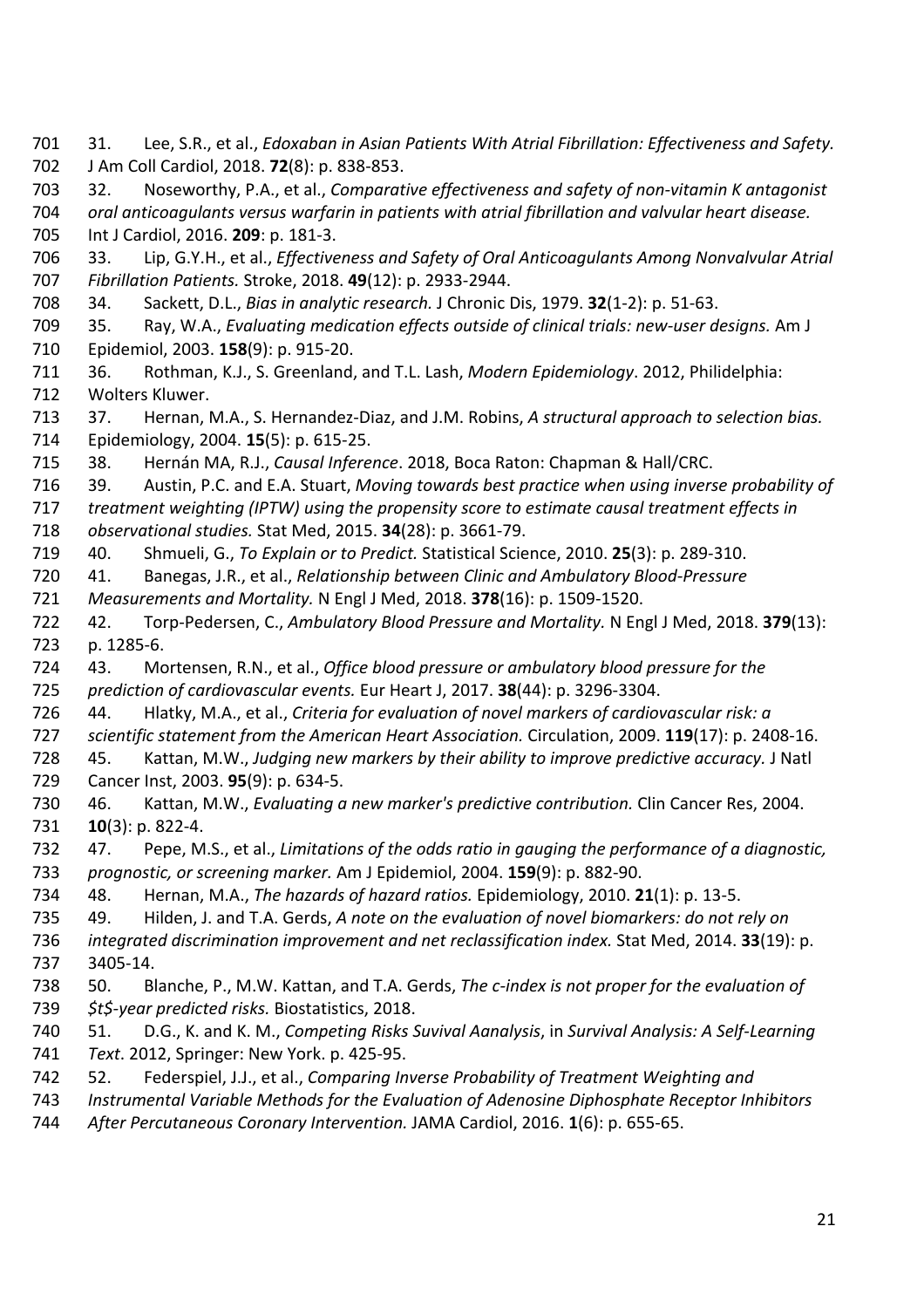53. Hernan, M.A., *The C-Word: Scientific Euphemisms Do Not Improve Causal Inference From Observational Data.* Am J Public Health, 2018. **108**(5): p. 616-619. 54. Lund, J.L., et al., *Conditioning on future exposure to define study cohorts can induce bias: the case of low-dose acetylsalicylic acid and risk of major bleeding.* Clin Epidemiol, 2017. **9**: p. 611- 626. 55. Friberg, L., M. Skeppholm, and A. Terent, *Benefit of anticoagulation unlikely in patients with atrial fibrillation and a CHA2DS2-VASc score of 1.* J Am Coll Cardiol, 2015. **65**(3): p. 225-32. 56. Aspberg, S., et al., *Comparison of the ATRIA, CHADS2, and CHA2DS2-VASc stroke risk scores in predicting ischaemic stroke in a large Swedish cohort of patients with atrial fibrillation.* Eur Heart J, 2016. **37**(42): p. 3203-3210. 57. Nielsen, P.B., et al., *Stroke and thromboembolic event rates in atrial fibrillation according to different guideline treatment thresholds: A nationwide cohort study.* Sci Rep, 2016. **6**: p. 27410. 58. Sutton, A.J. and K.R. Abrams, *Bayesian methods in meta-analysis and evidence synthesis.* Statistical Methods in Medical Research, 2001. **10**(4): p. 277-303. 59. Deeks, J.J., J.P.T. Higgins, and D.G. Altman, *Analysing Data and Undertaking Meta-Analyses*, in *Cochrane Handbook for Systematic Reviews of Interventions (Version 5.1.0)*, J.P.T. Higgins and S. Green, Editors. 2011: Available at: http://handbook-5- 763 1.cochrane.org/chapter 9/9 analysing data and undertaking meta analyses.htm. 60. Concato, J., N. Shah, and R.I. Horwitz, *Randomized, Controlled Trials, Observational Studies, and the Hierarchy of Research Designs.* New England Journal of Medicine, 2000. **342**(25): p. 1887- 1892. 61. Ioannidis, J.A., et al., *Comparison of evidence of treatment effects in randomized and nonrandomized studies.* JAMA, 2001. **286**(7): p. 821-830. 62. Lipsett, M. and S. Campleman, *Occupational exposure to diesel exhaust and lung cancer: a meta-analysis.* American Journal of Public Health, 1999. **89**(7): p. 1009-1017. 63. Grimes, D.A. and K.F. Schulz, *Bias and causal associations in observational research.* The Lancet, 2002. **359**(9302): p. 248-252. 64. Deeks, J.J., et al., *Evaluating non-randomised intervention studies.* Health Technology Assessment 2003. **7**(27): p. iii-x, 1-173. 65. Phillips, A.N. and G.D. Smith, *How independent are "independent" effects? relative risk estimation when correlated exposures are measured imprecisely.* Journal of Clinical Epidemiology, 1991. **44**(11): p. 1223-1231. 66. Smith, G.D. and A.N. Phillips, *Confounding in epidemiological studies: why "independent" effects may not be all they seem.* BMJ : British Medical Journal, 1992. **305**(6856): p. 757-759. 67. Groenwold, R.H.H., et al., *Poor Quality of Reporting Confounding Bias in Observational Intervention Studies: A Systematic Review.* Annals of Epidemiology, 2008. **18**(10): p. 746-751. 68. Lijmer, J.G., et al., *Empirical evidence of design-related bias in studies of diagnostic tests.* JAMA, 1999. **282**(11): p. 1061-1066. 69. Hemels, M.E.H., et al., *Quality assessment of meta-analyses of RCTs of pharmacotherapy in major depressive disorder.* Current Medical Research and Opinion, 2004. **20**(4): p. 477-484. 70. Dixon, E., et al., *Evaluating Meta-analyses in the General Surgical Literature: A Critical Appraisal.* Annals of Surgery, 2005. **241**(3): p. 450-459.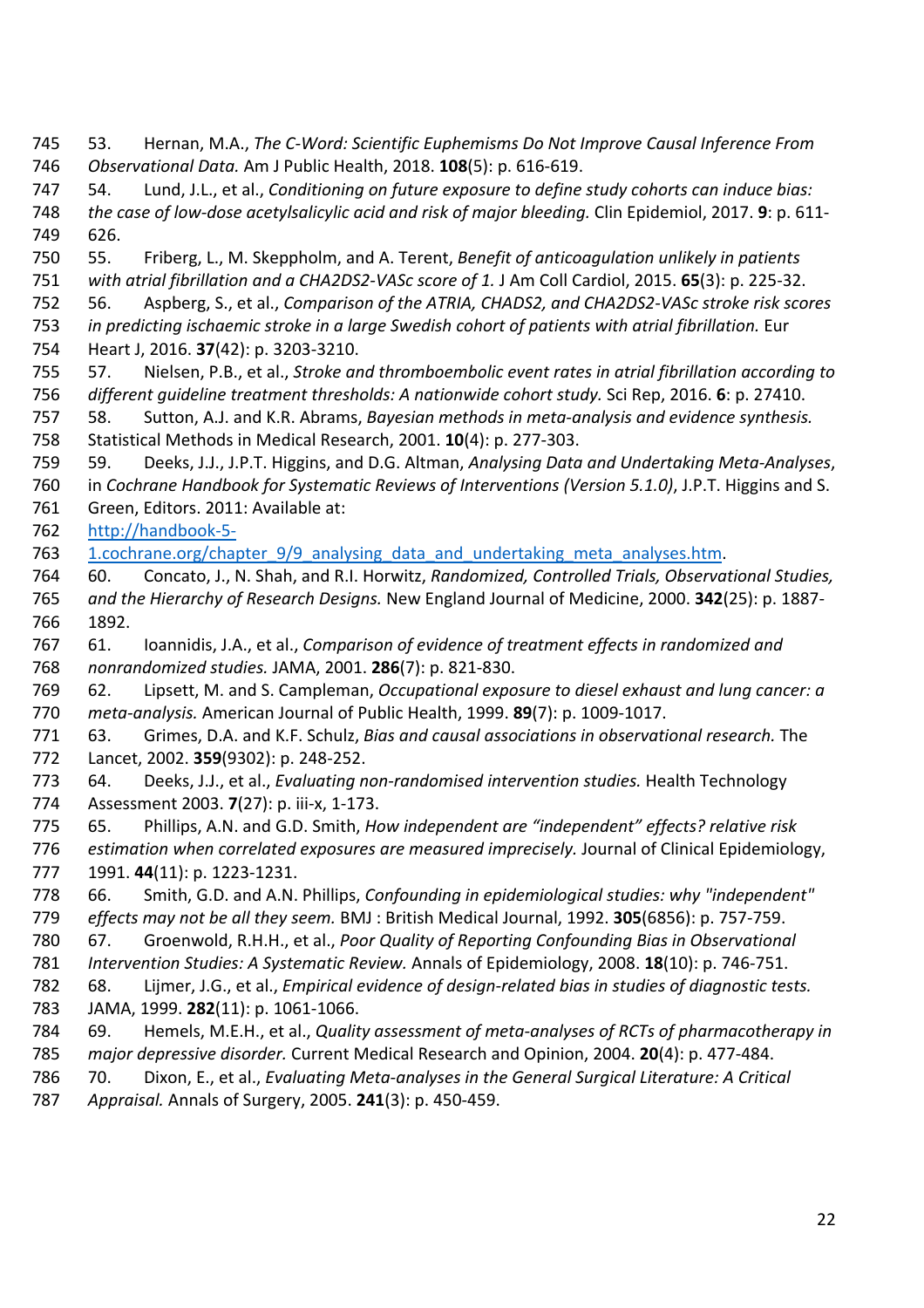71. Vandenbroucke, J.P., et al., *Strengthening the Reporting of Observational Studies in Epidemiology (STROBE): Explanation and Elaboration.* Annals of Internal Medicine, 2007. **147**(8): p. W163-94. 72. Maguire, M.J., et al., *Overwhelming heterogeneity in systematic reviews of observational anti-epileptic studies.* Epilepsy Research, 2008. **80**(2): p. 201-212. 73. Stroup, D.F., et al., *Meta-analysis of observational studies in epidemiology: A proposal for reporting.* JAMA, 2000. **283**(15): p. 2008-2012. 74. IntHout, J., et al., *Small studies are more heterogeneous than large ones: a meta-meta- analysis.* Journal of Clinical Epidemiology. **68**(8): p. 860-869. 75. von Elm, E., et al., *The Strengthening the Reporting of Observational Studies in Epidemiology (STROBE) statement: guidelines for reporting observational studies.* Lancet, 2007. **370**(9596): p. 1453-1457. 76. Simunovic, N., S. Sprague, and M. Bhandari, *Methodological Issues in Systematic Reviews and Meta-Analyses of Observational Studies in Orthopaedic Research.* J Bone Joint Surg Am, 2009. **91**(Supplement\_3): p. 87-94. 77. Cameron, C., et al., *Network meta-analysis incorporating randomized controlled trials and non-randomized comparative cohort studies for assessing the safety and effectiveness of medical treatments: challenges and opportunities.* Systematic Reviews, 2015. **4**(1): p. 147. 78. Shapiro, S., *Meta-analysis/Shmeta-analysis.* American Journal of Epidemiology, 1994. **140**(9): p. 771-778. 79. Kunz, R. and A.D. Oxman, *The unpredictability paradox: review of empirical comparisons of randomised and non-randomised clinical trials.* British Medical Journal, 1998. **317**(7167)): p. 1185- 90. 80. MacLehose, R.R., et al., *A systematic review of comparisons of effect sizes derived from randomised and non-randomised studies.* Health Technol Assess, 2000. **4**(34): p. 1-154. 81. Benson, K. and A.J. Hartz, *A Comparison of Observational Studies and Randomized, Controlled Trials.* New England Journal of Medicine, 2000. **342**(25): p. 1878-1886. 82. Shrier, I., et al., *Should Meta-Analyses of Interventions Include Observational Studies in Addition to Randomized Controlled Trials? A Critical Examination of Underlying Principles.* American Journal of Epidemiology, 2007. **166**(10): p. 1203-1209. 83. Anglemyer, A., H.T. Horvath, and L. Bero, *Healthcare outcomes assessed with observational study designs compared with those assessed in randomized trials.* Cochrane Database of Systematic Reviews, 2014(4). 84. Egger, M., M. Schneider, and G.D. Smith, *Spurious precision? Meta-analysis of observational studies.* BMJ, 1998. **316**(7125): p. 140-144. 85. Higgins, J.P.T., et al., *Statistical heterogeneity in systematic reviews of clinical trials: a critical appraisal of guidelines and practice.* Journal of Health Services Research & Policy, 2002. **7**(1): p. 51-61. 86. Moher, D., et al., *Improving the quality of reports of meta-analyses of randomised controlled trials: the QUOROM statement.* The Lancet, 1999. **354**(9193): p. 1896-1900. 87. Moher, D., et al., *Epidemiology and Reporting Characteristics of Systematic Reviews.* PLOS Medicine, 2007. **4**(3): p. e78. 88. Moher, D., et al., *Helping editors, peer reviewers and authors improve the clarity, completeness and transparency of reporting health research.* BMC Medicine, 2008. **6**: p. 13-13.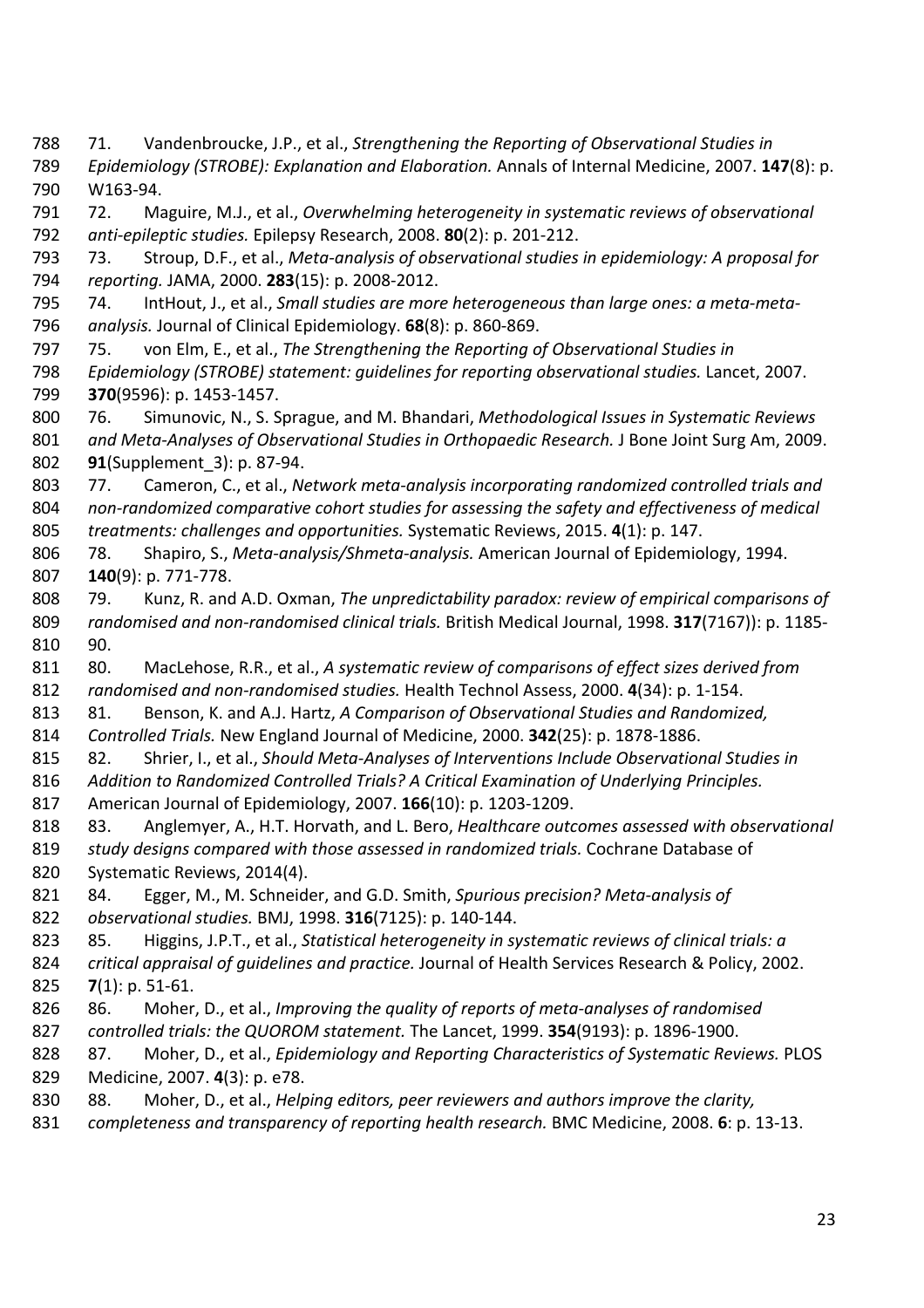89. Wen, J., et al., *The reporting quality of meta-analyses improves: a random sampling study.* Journal of Clinical Epidemiology, 2008. **61**(8): p. 770-775. 90. Gianola, S., et al., *Survey of the Reporting Characteristics of Systematic Reviews in Rehabilitation.* Physical Therapy, 2013. **93**(11): p. 1456-1466. 91. Page, M.J., et al., *Bias due to selective inclusion and reporting of outcomes and analyses in systematic reviews of randomised trials of healthcare interventions.* Cochrane Database of Systematic Reviews, 2014(10). 92. Peters, J.P.M., et al., *Reporting Quality of Systematic Reviews and Meta-Analyses of Otorhinolaryngologic Articles Based on the PRISMA Statement.* PLOS ONE, 2015. **10**(8): p. e0136540. 93. Page, M.J., et al., *Epidemiology and Reporting Characteristics of Systematic Reviews of Biomedical Research: A Cross-Sectional Study.* PLOS Medicine, 2016. **13**(5): p. e1002028. 94. Cullis, P.S., K. Gudlaugsdottir, and J. Andrews, *A systematic review of the quality of conduct and reporting of systematic reviews and meta-analyses in paediatric surgery.* PLOS ONE, 2017. **12**(4): p. e0175213. 95. Moher, D., et al., *Preferred reporting items for systematic reviews and meta-analyses: the PRISMA statement.* British Medical Journal, 2009. **339**(7716): p. 332-336. 96. Moher, D., et al., *Preferred reporting items for systematic review and meta-analysis protocols (PRISMA-P) 2015 statement.* Systematic Reviews, 2015. **4**(1): p. 1-9. 97. Hutton, B., et al., *The prisma extension statement for reporting of systematic reviews incorporating network meta-analyses of health care interventions: Checklist and explanations.* Annals of Internal Medicine, 2015. **162**(11): p. 777-784. 98. Stewart, L.A., et al., *Preferred reporting items for a systematic review and meta-analysis of individual participant data: The prisma-ipd statement.* JAMA, 2015. **313**(16): p. 1657-1665. 99. Zorzela, L., et al., *PRISMA harms checklist: improving harms reporting in systematic reviews.* British Medical Journal (Online), 2016. **352**: p. i157. 100. Guise, J.-M., et al., *AHRQ series on complex intervention systematic reviews—paper 6: PRISMA-CI extension statement and checklist.* Journal of Clinical Epidemiology, 2017. **90**: p. 43-50. 101. Guise, J.-M., et al., *AHRQ series on complex intervention systematic reviews—paper 7: PRISMA-CI elaboration and explanation.* Journal of Clinical Epidemiology, 2017. **90**: p. 51-58. 102. Panic, N., et al., *Evaluation of the Endorsement of the Preferred Reporting Items for Systematic Reviews and Meta-Analysis (PRISMA) Statement on the Quality of Published Systematic Review and Meta-Analyses.* PLOS ONE, 2013. **8**(12): p. e83138. 103. Tunis, A.S., et al., *Association of Study Quality with Completeness of Reporting: Have Completeness of Reporting and Quality of Systematic Reviews and Meta-Analyses in Major Radiology Journals Changed Since Publication of the PRISMA Statement?* Radiology, 2013. **269**(2): p. 413-426. 104. Riado Minguez, D., et al., *Methodological and Reporting Quality of Systematic Reviews Published in the Highest Ranking Journals in the Field of Pain.* Anesthesia & Analgesia, 2017. **125**(4): p. 1348-1354. 105. Pussegoda, K., et al., *Systematic review adherence to methodological or reporting quality.* Systematic Reviews, 2017. **6**(1): p. 131. 106. Page, M.J. and D. Moher, *Evaluations of the uptake and impact of the Preferred Reporting Items for Systematic reviews and Meta-Analyses (PRISMA) Statement and extensions: a scoping* 

*review.* Systematic Reviews, 2017. **6**(1): p. 263.